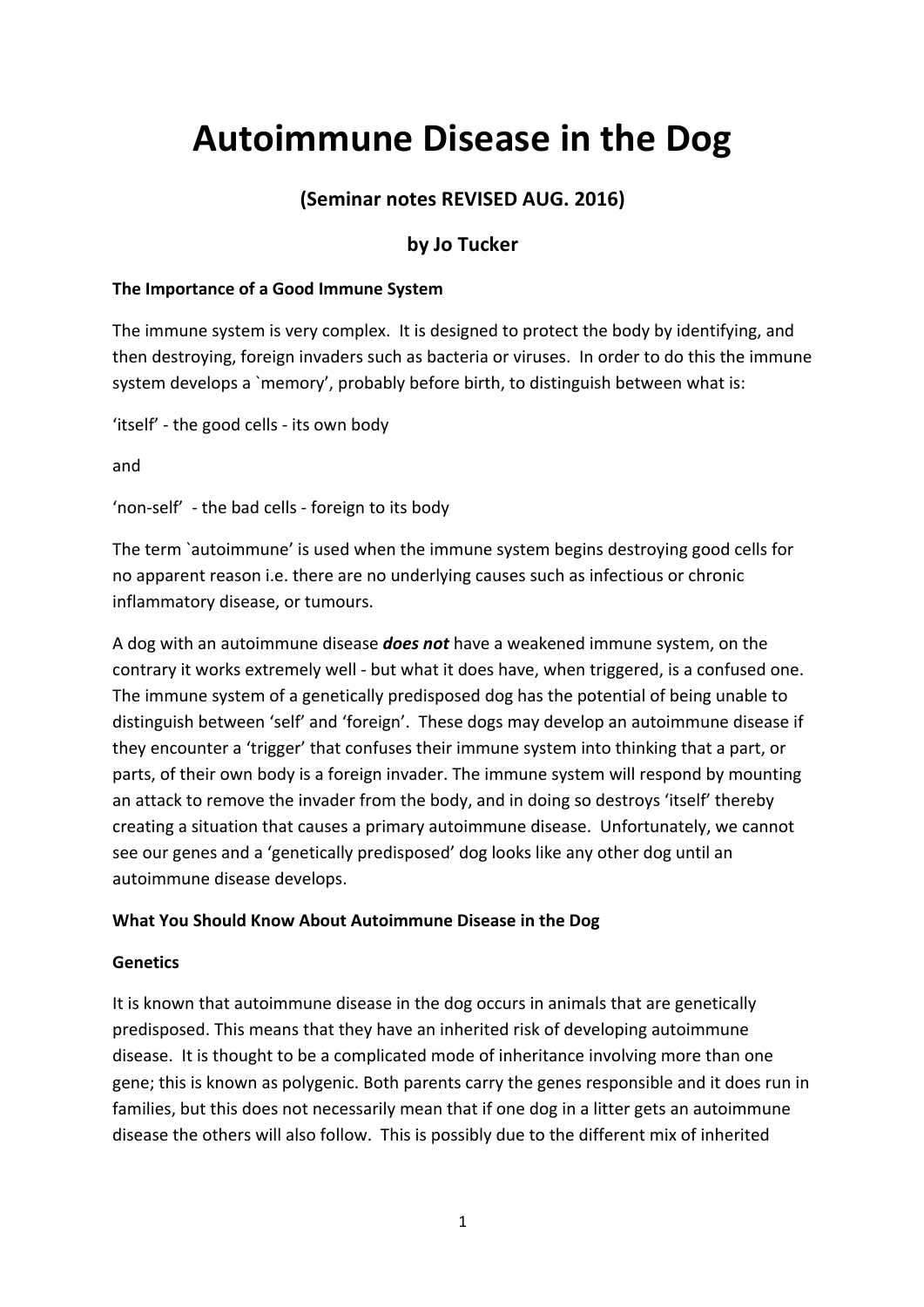genes in individual pups in a litter, or environmental factors (potential triggers). Unfortunately, at the moment, there are no DNA tests for these diseases.

It is not known why dogs with a genetic predisposition develop a specific autoimmune disease or indeed develop more than one autoimmune disease. It may be due to the combination of inherited genes (or lack of them); different environmental influences; or a particular set of untimely circumstances that triggers specific diseases in a predisposed dog.

# **Age**

It is more likely to occur in a young to middle aged dog, but occasionally dogs as old as 14, or more, have been known to develop an autoimmune disease.

# **Gender**

Females seem to be more prone - and this probably due to hormonal influences. Also, it is known that hormones can be a major trigger factor for autoimmune disease in the dog, as in humans.

So, for a dog to develop an autoimmune disease it needs to have a genetic predisposition, but that's not all, as it would have to encounter a `trigger' that causes the immune system to malfunction.

# **So what are trigger factors?**

Anything within your dog's environment that may challenge the immune system can be a potential `trigger'. A dog that develops an autoimmune disease may have encountered the same trigger factor before, with no detrimental effect, but for some reason `on this occasion' it has caused the immune system to malfunction resulting in the dog developing an autoimmune disease.

# **Possible trigger factors are:**

- 1. Stress eg., fireworks, thunderstorms, separation anxiety, whelping, hormones etc.
- 2. Viral or bacterial infection.
- 3. Reaction to chemicals, drugs or vaccines.

# **To sum up**:

A primary autoimmune disease may occur if a genetically predisposed dog encounters a trigger factor that causes the immune system to become confused and mounts an attack on its own body parts or systems.

# **How do you control the immune system and get it to behave normally again?**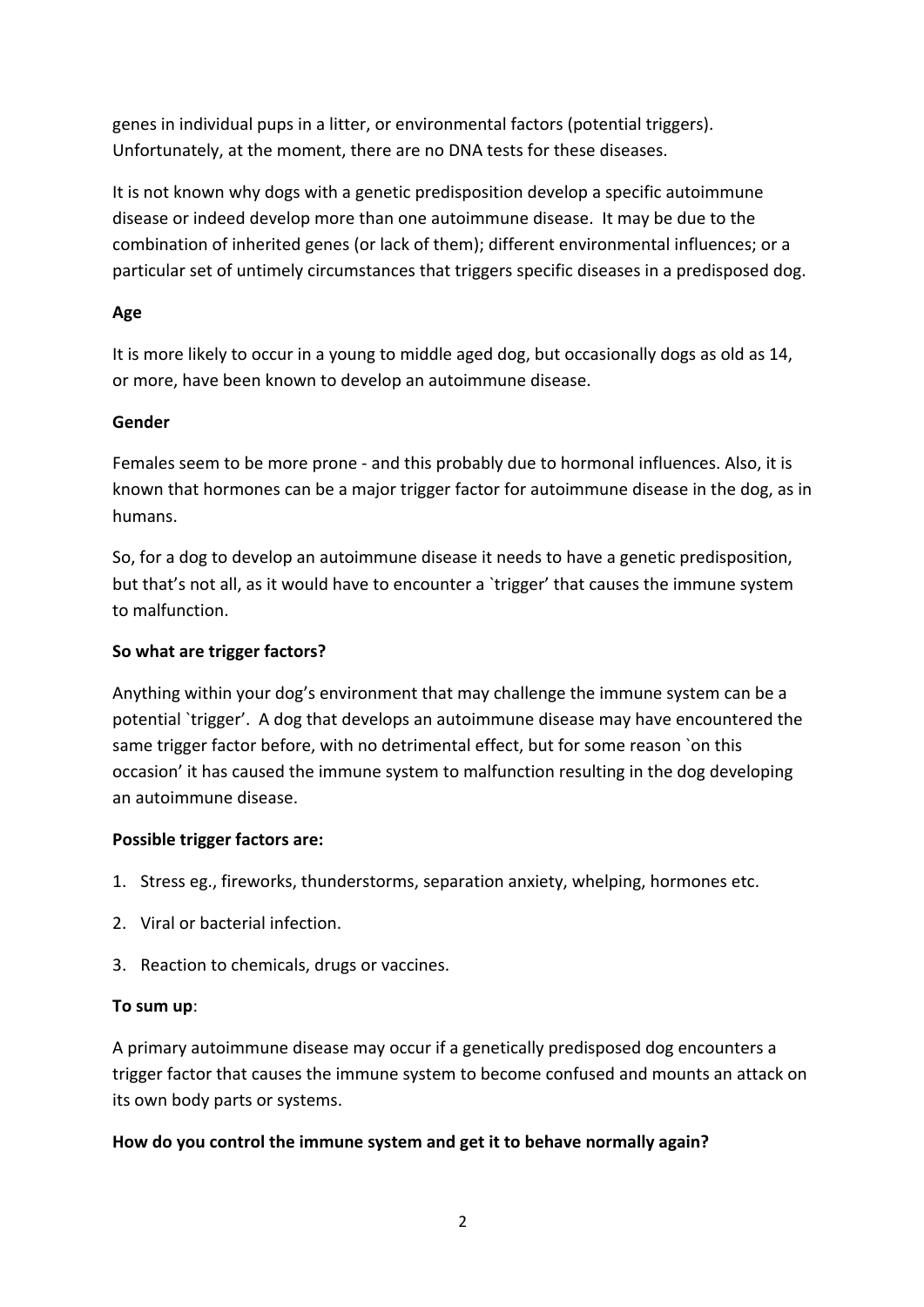Drugs, predominately steroids, are used to significantly suppress the immune system in order to stop the destruction and allow the body to heal and work normally again. When clinical improvement is seen, the drugs are reduced over a period of time, slowly releasing the immune system back to normal function and, hopefully, achieving a state of remission. There is no cure for autoimmune disease but long-term remission can be achieved. Dogs may have an autoimmune disease only once and never get it again but there is always a possibility that a predisposed dog could relapse or get another autoimmune disease at a later date. Some dogs will stay in remission without any drugs and others will have to be controlled on a low, every other day maintenance dose.

# **Numerous Autoimmune Diseases**

There are many different types of autoimmune disease affecting different parts of the body. A dog can develop an autoimmune disease that affects one part of the body only, or that affects several parts simultaneously. There are many autoimmune diseases that are not featured below.

## **ENDOCRINE GLANDS:**

Immune Mediated Endocrine Disease includes:

Primary Hypothyroidism, Addison's Disease, Diabetes Mellitus and Poly-endocrine Disease (more than one endocrine gland involved). Hypothyroidism and Addison's disease are discussed below.

# **Hypothyroidism – An underactive thyroid gland**

*'More than 95% of cases of canine hypothyroidism are believed to be due to acquired primary hypothyroidism. Destruction of the thyroid gland can result from lymphocytic thyroiditis, idiopathic thyroid atrophy or rarely neoplastic invasion.'* **Canine Medicine and Therapeutics by Neil Gorman.**

Hypothyroidism or under-active thyroid glands, is the most common autoimmune disease in the dog and is probably evident in most breeds, although the incidence appears to be higher in some breeds than others. This disease is usually a slow process resulting in the destruction of the thyroid glands by antibodies directed against the thyroid (lymphocytic thyroiditis). As the body only needs less than 20% thyroid production to function, clinical signs of this disease often develop over a lengthy period of time and are so gradual that the owner is not always aware that the dog is slowing down. The body will cope very well with diminishing thyroid glands, but when the glands have been more than 80% destroyed then clinical signs become more obvious.

The thyroid is essential to life; it circulates thyroid hormones to all parts of the body. If replacement therapy is not given to a hypothyroid dog it will die. Usually, the clinical signs show well before this time and a thyroid blood test should confirm a diagnosis. Thyroid disease is not always simple to diagnose but usually a low TT4 (total thyroid hormone) confirmed by a low FreeT4 (thyroid hormone measurement without protein) and a high TSH (Thyroid Stimulating Hormone) is considered to be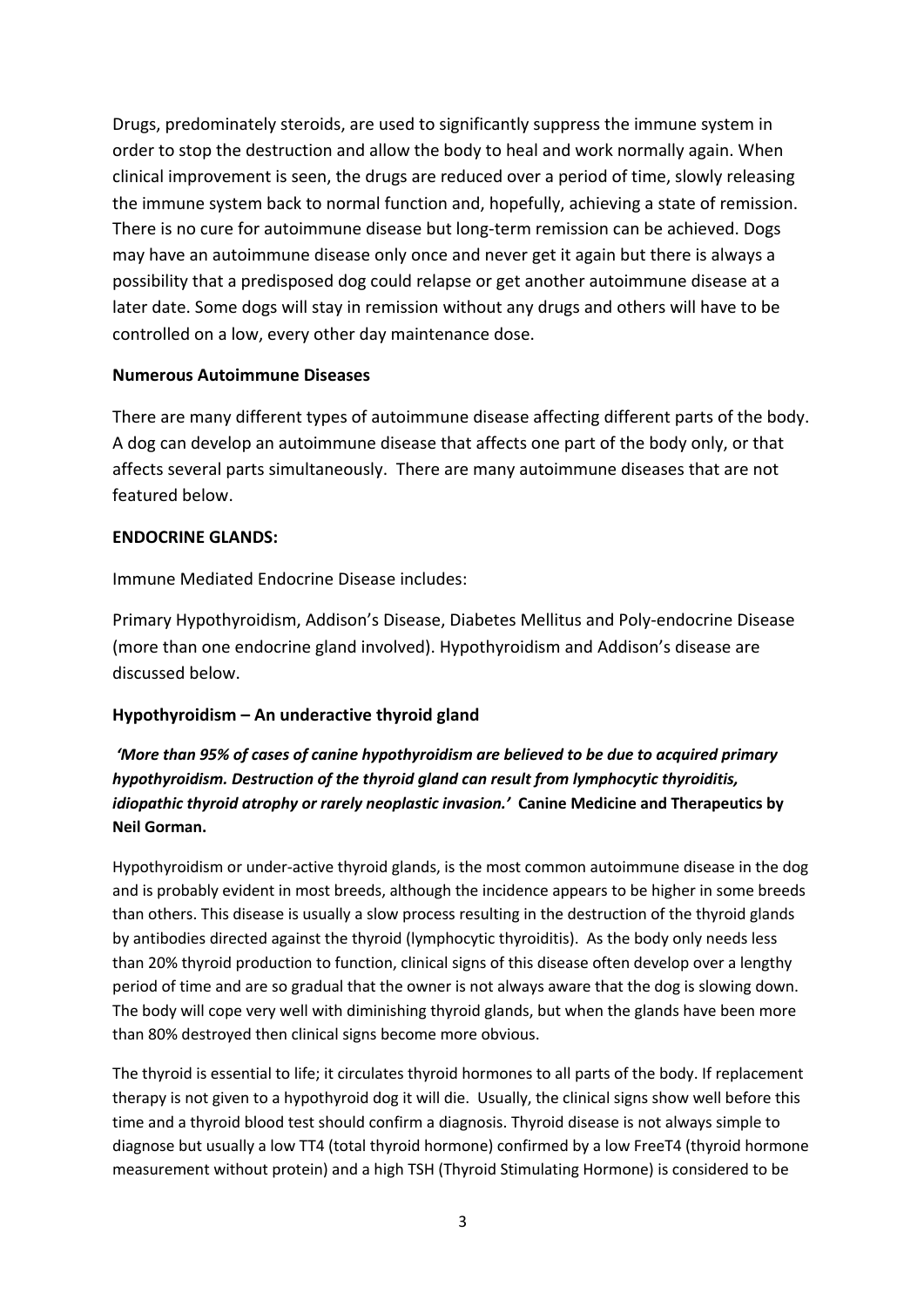diagnostic of hypothyroidism. (In addition, tests to assess thyroid dysfunction may include: TT3, FT3, autoantibody, TSH and TRH response tests).

Measuring TT4 alone is not enough to make a definitive diagnosis as the dog could be suffering from a non-thyroidal illness (NTI), that is an illness affecting the amount of thyroid hormone within the circulation, rather than a primary autoimmune destruction of the glands. Non-thyroidal illness should be suspected if the dog has a low TT4 and a low TSH. Whippets and other sighthounds have a naturally lower TT4 than many other breeds but the FT4 is within normal limits.

# **Note: Several drugs, including prednisolone and diseases such as Cushing's syndrome, will lower the circulating TT4 levels and this should be taken into account when evaluating the results. Hypothyroidism is both over and under diagnosed.**

# **Some clinical signs of hypothyroidism are:**

Lethargy, mental dullness, unwillingness to exercise, stiffness in gait – limping, weight gain (obesity), dry scaly skin or greasy skin, excessive pigmentation (hyperpigmentation), skin lesions, on-going ear problems, coat texture and colour changes, loss of hair particularly on the tail and bilateral, symmetrical hair loss, signs of premature ageing, irregular seasons - poor infertility and libido, depression (tragic expression), irritability or aggression, intolerance to cold, seizures, voice change (pitch of bark), muscle weakness, megaoesophagus (weakness of muscles in the throat causing difficulty in swallowing).

On examination your vet may also find that a hypothyroid dog has a slow heart beat (bradycardia), eye abnormalities such as *corneal lipid deposits* or ulceration: dysfunction of the central nervous system (CNS), such as tilting of head, circling, unsteady gait (ataxia): Blood analysis may also reveal anaemia and high cholesterol.

The *prognosis* for dogs with hypothyroidism is excellent, although life-long daily treatment with hormone replacement, Levothyroxine, is required. Giving half the daily hormone replacement dose every twelve hours provides a more balanced level of thyroid hormone throughout a 24 hour period and avoids peaks and troughs. *(BSAVA Small Animal Endocrinology)* "**Levothyroxine is better absorbed on an empty stomach". Canine Medicine & Therapeutics by Neil Gorman**

**Note: Sometimes dogs with hypothyroidism are prone to other autoimmune diseases.**

# **Primary Addison's Disease (Hypoadrenocorticism)**

The diagnosis of primary Addison's disease is not complicated but some vets seem to have a reluctance even considering it in their *differential diagnoses*. It is often misdiagnosed as CRF (chronic renal failure), heart failure, gastrointestinal disease and even autoimmune haemolytic anaemia (AIHA) . Many vets say "It won't be Addison's as we never see it". Unless your vet is looking for Addison's disease then it will not be diagnosed. Addison's disease is known as 'The Great Pretender'. Many dogs are presented to their vet at least three times in the six months prior to diagnosis, and many are in an Addisonian crisis before it is identified. **Dogs have died waiting for the results of an ACTH test through lack of supportive care.**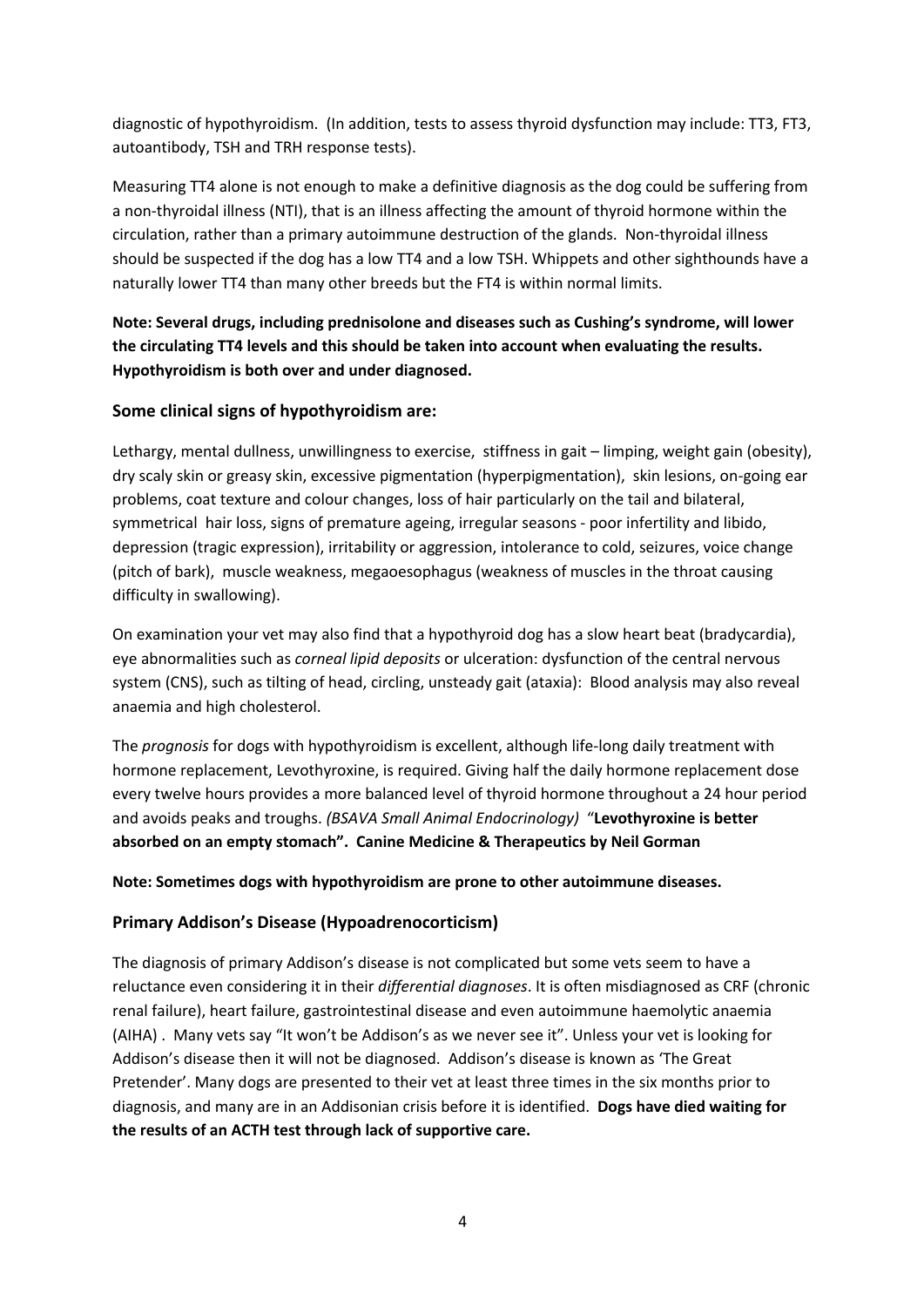The biggest hurdle can be to convince your vet to consider that it's possible that your dog may have Addison's disease and not to dismiss the notion without proving it and carrying out a thorough investigation and possibly an ACTH test.

Even if your breed is known to be predisposed to Addison's disease, it is important not to become too obsessive and suspect that your dog has Addison's just because of a bout of diarrhoea or an episode of being a little off colour, but it is equally important to be aware of the tell-tale signs which could aid a diagnosis and maybe save your dog's life.

# **Points to Consider When Identifying Primary Addison's Disease:**

**Clinical signs:** Lethargy, depression, nervousness, weight loss, anorexia (no appetite), vomiting, weakness (particularly of the back legs), shaking or muscle tremors, limping, diarrhoea (with or without traces of blood), abdominal pain, dehydration, excessive thirst and urination, weak pulse, slow heart rate and abnormal heart rhythm, anaemia (pale gums) and collapse

Is your dog young / middle aged?

Over a period of time, has your dog experienced several of the typical symptoms and has he/she responded well to *fluid therapy*?

Has your young to middle aged dog been diagnosed with kidney disease? Is he/she improving on the special treatment/diet provided by your vet? If the answer is no, then consider Addison's disease.

Do you have a dog whose breed is known to be genetically predisposed to Addison's disease?

Do you know of any relatives of your dog who may have been diagnosed with Addison's disease or kidney failure at a young age, or other autoimmune disease? Speak to your dog's breeder; they may be able to give you valuable information.

# **If You Suspect Addison's Disease**

Have a *Full Serum Biochemistry panel* and a *Complete Blood Count* test done and ask your vet for a copy of the results for your own records. Study the results yourself and note any abnormalities. If symptoms persist, have a further blood test done to see if there are any changes, but don't leave it too long in between (a week or less) as deterioration seems to quicken in the last stages. Keep all laboratory reports for comparison in the future. Blood testing is never a waste of money (in the long term it can save you money), and it provides a 'bench mark' on which to compare further tests. Addison's disease is progressive so a blood test is only valid at the time it was taken. As the disease process progresses the values will change.

# **The Tell-tale Signs When Looking at Blood Test Results**

# **Routine Laboratory Abnormalities - Haematology & Biochemistry**

# **Sodium/Potassium Ratio**

Greater than 90% of Primary Addisonian cases will have **low sodium (Na)** and **high potassium (K)** values, with a **ratio of less than 27**. **(Na:K)**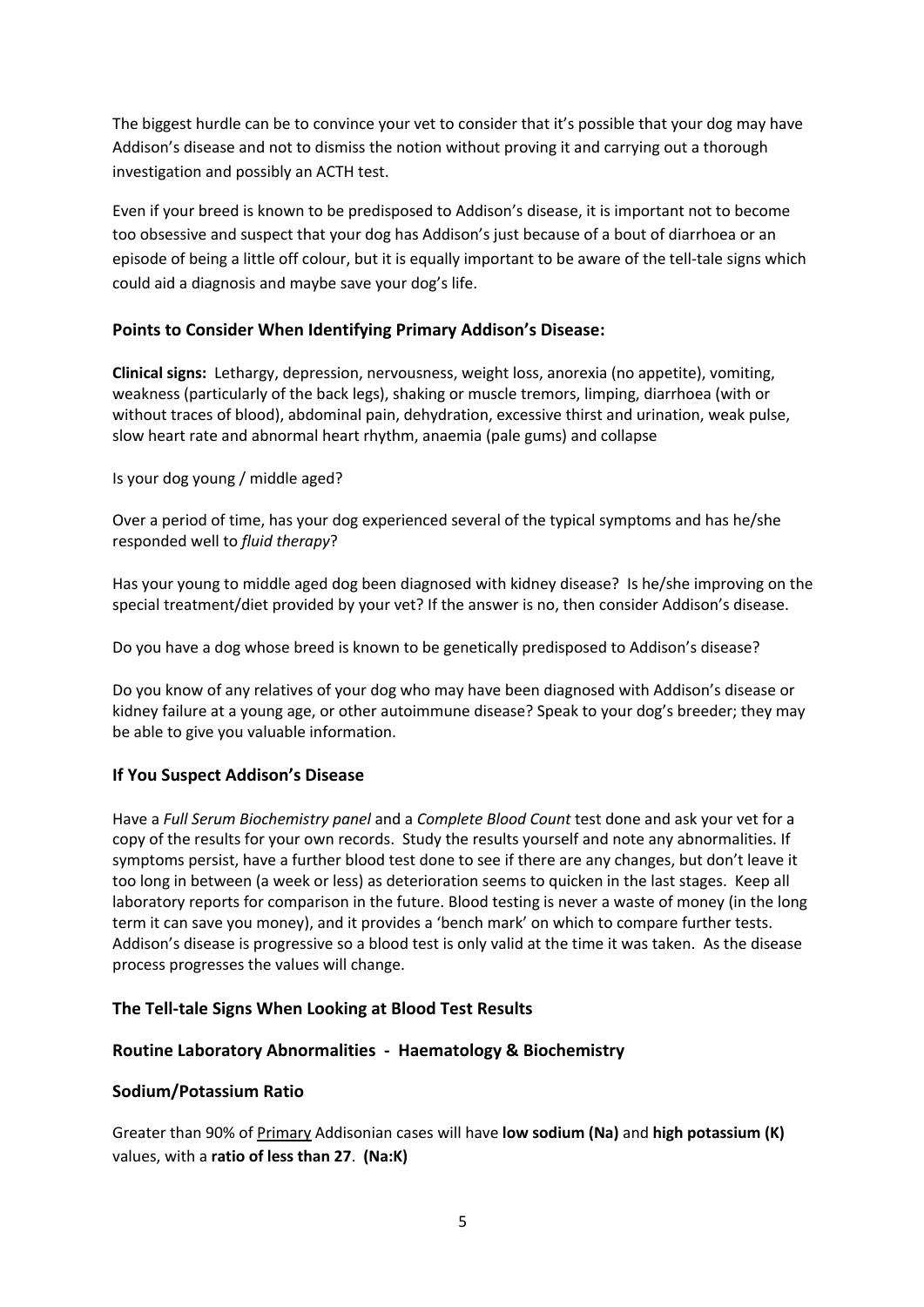Prior to diagnosis, Addisonian dogs often show a ratio of less than 23. The low ratio alone is **very** suggestive, but not diagnostic, of Addison's disease. Individual electrolyte concentrations can be more reliable.

As the disease progresses, the ratio will drop even further and the dog may collapse and become critically ill especially if stressed or excited. Stress or excitement, to a dog with reduce adrenal function (even in one who has not exhibited typical, clinical signs of Addison's disease), can cause the dog to collapse or even die suddenly.

When comparing laboratory results look for the following as these will indicate Addison's disease.

#### **INCREASED:**

High Potassium (K) High Creatinine, High Urea, (BUN – blood urea nitrogen; or SUN - serum urea nitrogen) High Urea/creatinine ratio (Azotaemia) Increased Eosinophils Increased Lymphocytes High Bilirubin - in some cases High Calcium (mild to moderate) – in some cases ALT- ALP - AST (Mild to moderate increase of liver enzymes) – in some cases

#### **DECREASED:**

Low Sodium (Na) Low Sodium/potassium ratio (K:Na ratio - less than 27) **Note: Addisonian dogs often have a ratio of <23** Low Chloride (80% of Addisonian dogs will have low chloride values) Low Glucose – in some patients Low Albumin (moderate to severe) – in some cases Total white blood cell count (WBC) – in some cases Red blood cell count (RBC or HCT)

Another possible difference between kidney disease and Addison's may be seen in the white blood cells (eg., neutrophils, eosinophils, lymphocytes). When a dog is ill (but does not have Addison's disease) he becomes stressed and this is often reflected in the white cells. The neutrophil numbers are expected to be high normal to increased, and the eosinophils and lymphocytes numbers are low normal to decreased. This is called 'stress leucogram' and is seen in both chronic and acute renal failure, **but not in Addison's disease.**

A dog with Addison's disease may show a different white cell reading than would be expected in such an ill dog. In fact there may even be reverse of what would normally be expected, known as 'reverse stress leucogram'.

#### **Reverse Stress Leucogram – may be seen in Addisonian dogs**

Low normal numbers of neutrophils

Increased numbers lymphocytes and eosinophils

#### **Electrocardiogram**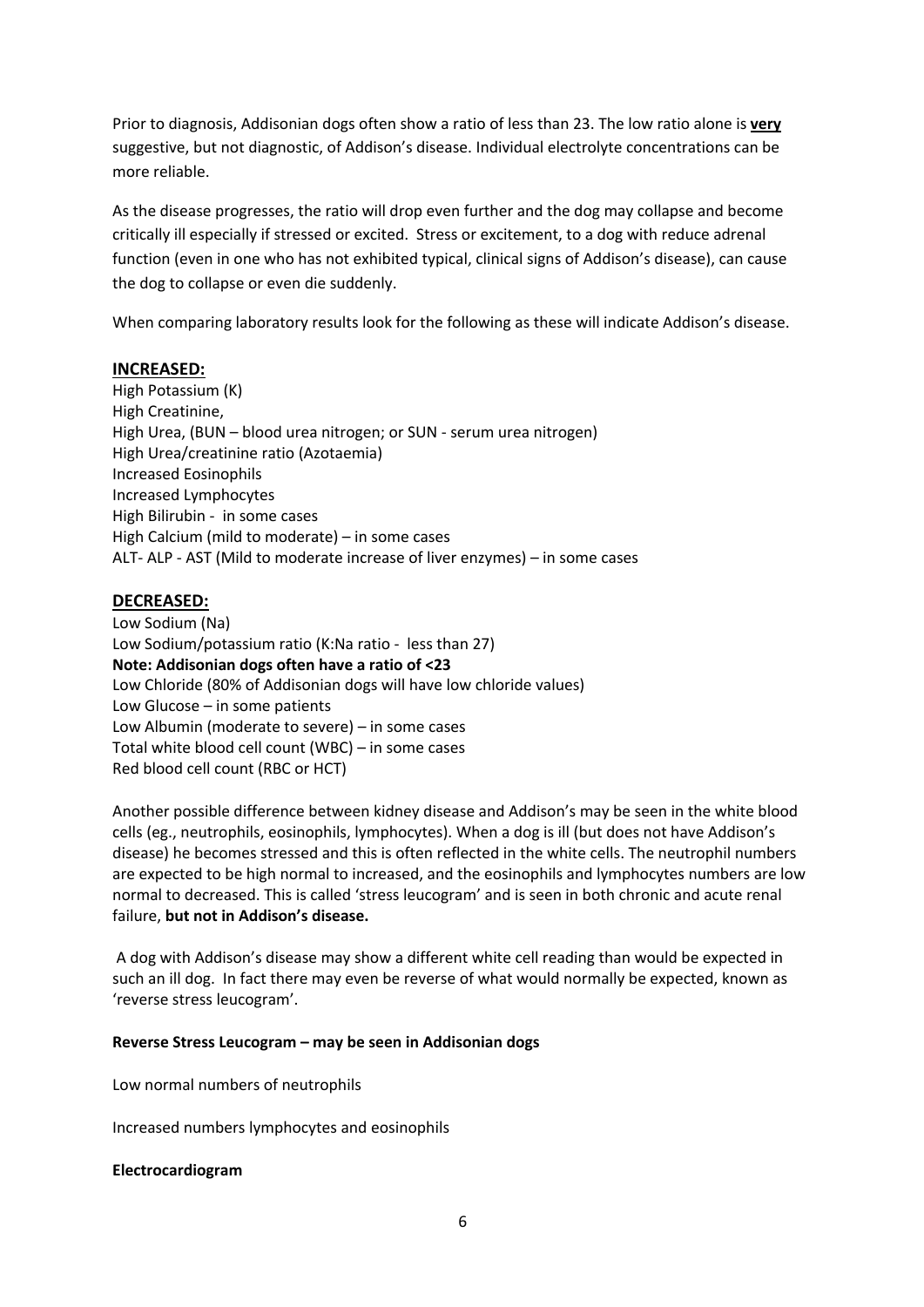• Electrocardiogram (ECG) is a very useful tool to detect various abnormalities of the heart resulting from high potassium levels in the blood.

Another very awkward differential is autoimmune haemolytic anaemia (AIHA). I have known a few Beardies to be diagnosed with AIHA prior to being diagnosed with Addison's disease. The usual treatment for AIHA had been implemented but the dog's clinical signs did not improve, as expected, and clinical signs of Addison's disease, remained.

If this happens you should check for signs of Addison's on previous blood test results to see if there were any undetected tell-tale results such as high potassium, low sodium. These cases are further complicated because of the steroid treatment the dog will now be receiving for AIHA. A diagnostic ACTH test cannot be performed whilst a dog is on prednisolone, as it will interfere with the test results, so the dog's medication would have to be changed to dexamethasone for at least 2-3 days before an ACTH test is performed.

Prompt diagnosis and treatment, or supportive treatment, is crucial to the outcome of an Addisonian crisis and must be treated as a true emergency if the dog is to survive.

## **Life Saving Support**

**From BSAVA Manual of Small Animal Endocrinology, Chapter 19 – Endocrine Emergencies** 

**"Whenever a diagnosis of Addisonian crisis is likely, treatment should be initiated without delay."** 

**"A tentative diagnosis of acute** *adrenocortical insufficiency* **can be made on the basis of the history and results of physical examination."** 

**"Since death from acute** *adrenocortical insufficiency* **is usually attributed to** *vascular collapse* **and shock, rapid correction of** *hypovolaemia* **is the first priority in treating this condition."**

- **1. Restoring blood volume and**
- **2. Correcting imbalance of sodium and potassium levels and**
- **3. Treatment of life-threatening** *cardiac arrhythmias*

**Within 1-2 hours, a saline only intravenous drip can restore correct hydration status, increase sodium levels and lower potassium levels which may be causing** *hyperkalaemic myocardial toxicity.* **In addition, other protocols may be used if myocardial toxicity is life threatening**.

#### **4. Correct glucocorticoid deficiency**

Dexamethasone is usually given as this has little or no effect on the measurement of endogenous cortisol concentrations and therefore does not interfere with the ACTH test.

#### **Treatment**

Once a diagnosis is achieved, the prognosis for an Addisonian dog is excellent. The dog should feel much better in a few days but it may take up to 6-8 weeks after the start of treatment for the clinical signs and blood results to return to normal.

Since April 2016, the treatment for canine Addison's disease in the UK has changed from a daily mineralocorticoid tablet (with some glucocorticoid hormone included), to an injectable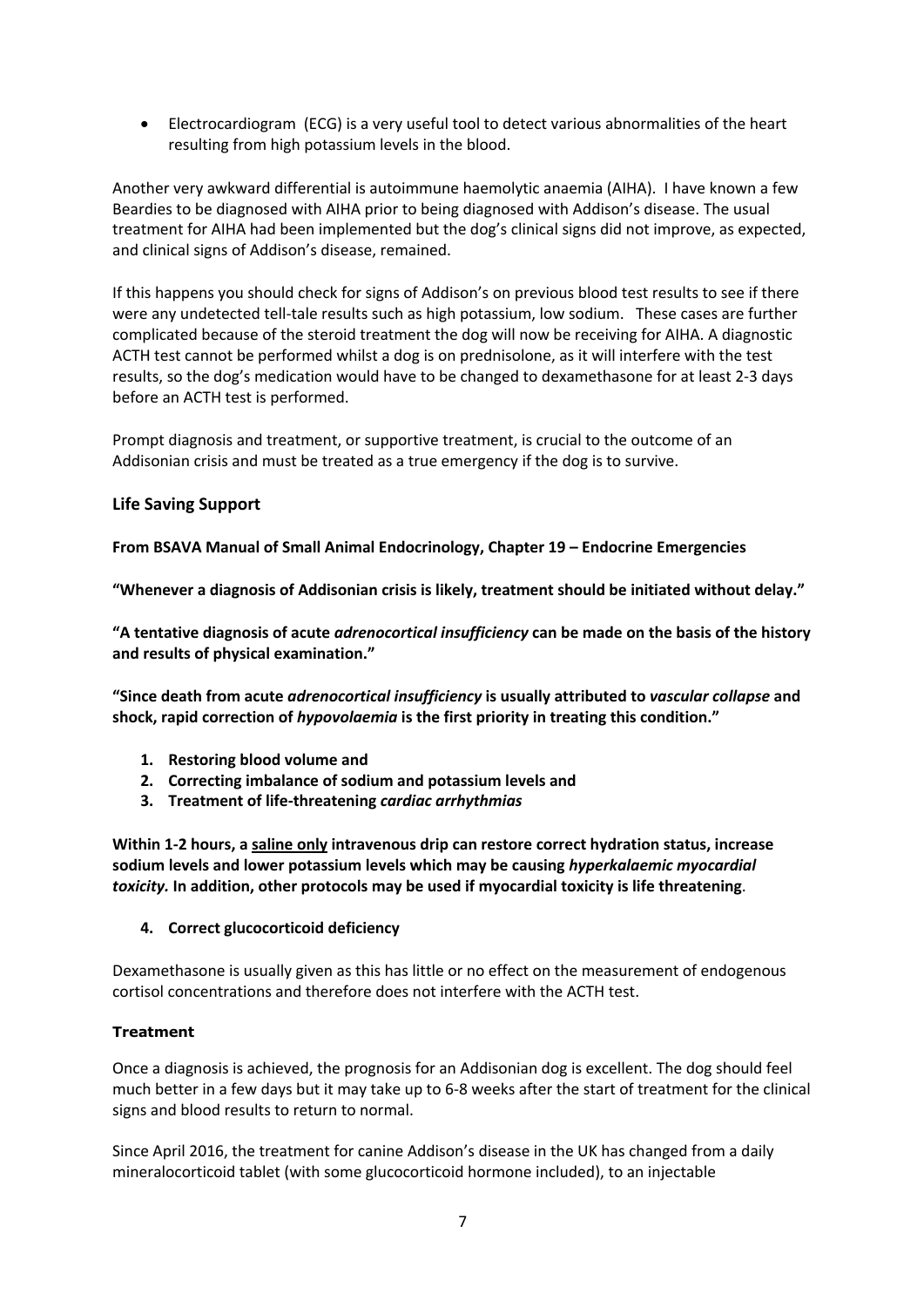mineralocorticoid called Zycortal Suspension (desoxycorticosterone pivalate), given approximately once every month, depending on clinical signs and the monitoring of sodium and potassium values.

The duration of time between Zycortal injections appears to vary from one individual to another. There are many reports suggesting that the initial recommended manufacturer's dose of 2.2mg/kg is much higher than necessary, and care must be taken not to overdose. Anecdotally, it seems more common now to start dosing at 1.8mg/kg or even 1.5mg/kg.

Ultimately, the dose of Zycortal must be tailored to the individual dog based on clinical signs and blood results until the optimal monthly dose of Zycortal is determined. This can be a long drawn out process taking many months to complete. Anecdotal evidence suggests that the optimum maintenance dose is likely to be far lower than originally expected.

Please see these links:

https://dailymed.nlm.nih.gov/dailymed/drugInfo.cfm?setid=2c9b766a-c36b-44aa-bbd8- 24fab24ca97c

http://www.endocrinevet.info/2011/11/q-prolonged-action-of-percorten-in-dog.html

www.addisondogs.com/addisons/articles/julia\_bates\_interview\_2012.pdf

#### http://www.ncbi.nlm.nih.gov/pubmed/23438457

A daily dose of prednisolone, to replace glucocorticoid deficiency, will also be necessary when a dog is being treated with Zycortal. Replacement dose for glucocorticoid deficiency in an Addisonian dog is prednisolone 0.2–0.3mg/kg once a day (BSAVA Small Animal Formulary 6th Edition). This dose may need to be increased at times of stress because an Addisonian dog no longer has the 'supply and demand' facility for the 'fight/flight' response at times of stress. It might be prudent for the owner to anticipate added stress such as a brewing thunderstorm or kennelling, or the unexpected incident when out for a walk etc. It might be prudent to carry extra prednisolone at these times.

Life-long, daily glucocorticoid hormone replacement therapy is essential alongside regular subcutaneous injections of Zycortal.

Zycortal is expected to suit approximately 80% of Addisonian dogs, but those who fail to stabilise on Zycortal will have to revert to treatment with Florinef. See information below.

Florinef is a daily replacement mineralocorticoid hormone tablet (with some glucocorticoid activity) called fludrocortisone (Florinef). Tablets should be given regularly, around the same time/times every day. Initially, Florinef will be given with the addition of another hormone tablet called prednisolone. Prednisolone is a glucocorticoid hormone.

Note: Although Addison's disease is easy to treat with Florinef, daily medication is essential. Missing one or two doses of Florinef is not an option and it could prove to be fatal.

#### **Florinef Treatment**

#### **Drugs & Dosage:**

#### **Extract from BSAVA Small Animal Formulary, 6th Edition**

For mineralocorticoid supplementation in chronic or subacute adrenal insufficiency: Fludrocortisone (Florinef) Oral: 0.1mg tablet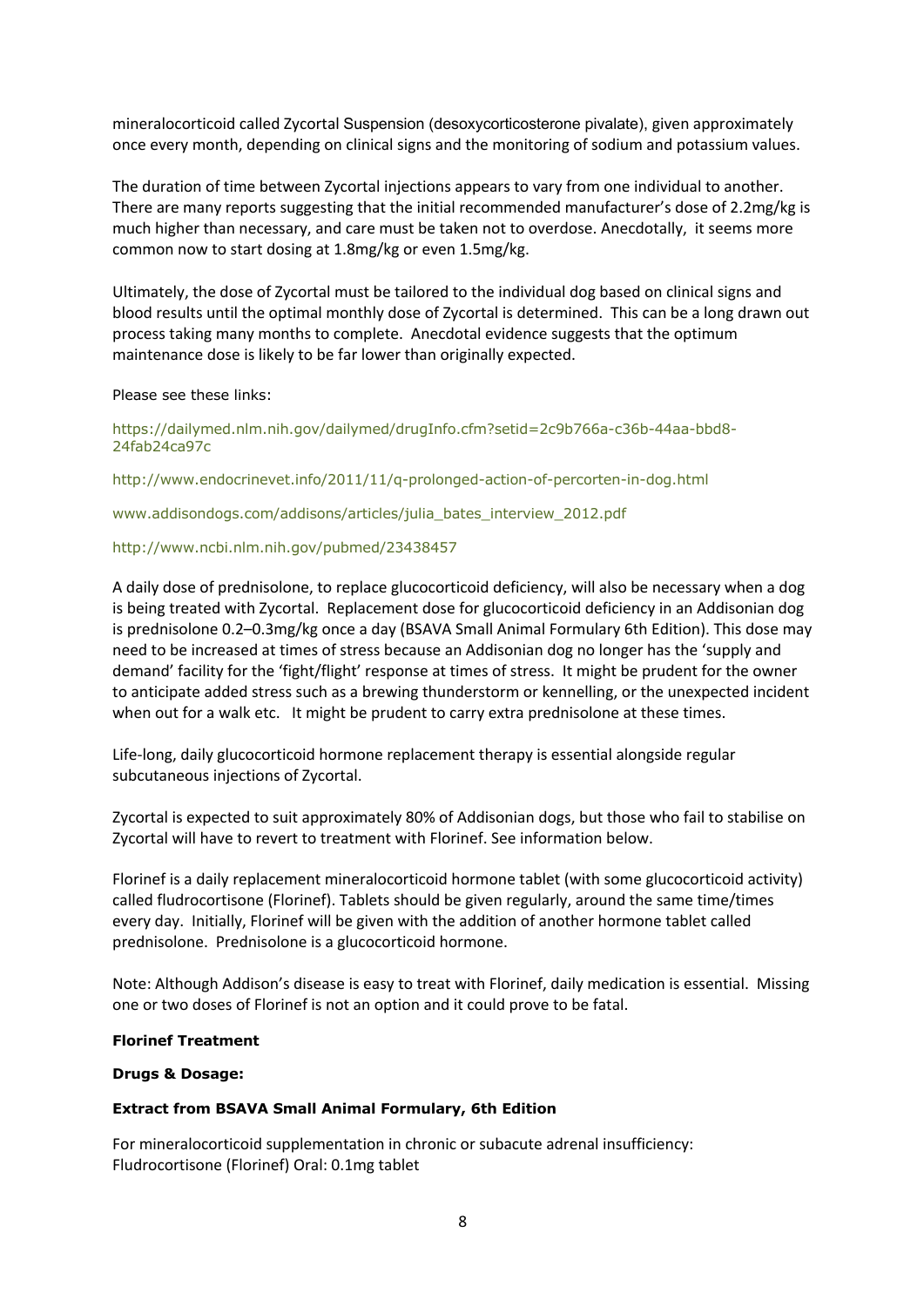**Initial dose:** Start at 0.01mg/kg 24 hrs depending on size of animal. Monitor sodium and potassium levels every 1-2 weeks and adjust dose by 0.05 – 0.1mg accordingly. Most patients once stabilised will require approx. 0.1mg/5kg 24hrs.

#### **For glucocorticoid supplementation in chronic or subacute adrenal insufficiency:**

**Prednisolone**: 0.2-0.3mg/kg given once daily with fludrocortisone. The use of prednisolone may be discontinued in most cases once the animal is stable.

#### **Useful References:**

*"When the disease is first diagnosed, a higher dose of prednisolone is often necessary (up to 0.5mg/kg every 12 hours) but should be tapered rapidly to the lowest amount". Ref: Unmasking the Great Pretender': how to recognise and manage canine Addison's disease by Audrey Cook BVM&S MRCVS Dip ACVIM-SAIM Dip ECVIM-CA.* 

*'Most dogs can be successfully treated on once daily therapy but some will require twice daily treatment to maintain electrolyte concentrations within reference ranges. Fludrocortisone possesses a small degree of glucocorticoid activity and therefore also assists in weaning affected dogs off prednisolone therapy. The dosage of Fludrocortisone increases with time for reasons that are yet unclear and many dogs subsequently require doses as high as 0.03 mg/kg/day'. Ref: FECAVA Lecture Addison's Disease (Hypoadrenocorticism) in Dogs – Carmel T Mooney*

Note: Florinef should be kept cool and stored in a fridge.

A gastroprotectant may be given if gastrointestinal bleeding is present.

Following replacement hormone treatment with Florinef and prednisolone, the dog should feel much better in a few days, but it may take up to 6-8 weeks for the clinical signs and blood results to return to normal. The optimum dose of Florinef is established during this time and several blood tests, to check that the sodium and potassium ratio is back within normal range, are necessary and should be performed weekly from the start of treatment.

The oldest dog with Addison's that I have known was over 16 years old when she died, so getting that diagnosis is worth fighting for.

Once diagnosis is achieved, the *prognosis* for an Addisonian dog is excellent. The dog should feel much better in a few days but it may take up to 6-8 weeks for the clinical signs and blood results to return to normal. Once stabilised the dogs will be maintained on Florinef (a mineralocorticoid with some glucocorticoid) only needing low replacement dose of prednisolone at times of stress (the 'supply and demand' facility for the f*ight/flight' response* is no longer available to Addisonian dogs). It might be prudent for the owner to anticipate stress such as a brewing thunderstorm and give a low, one-off dose of prednisolone. Life-long, daily hormone replacement therapy is essential. The oldest dog with Addison's that I have known was over 16 years old when she died, so getting that diagnosis is worth fighting for.

#### **AUTOIMMUNE SKIN DISEASE**

There are numerous autoimmune skin diseases. Some are primary, and some are a part of a multisystemic disease such as SLE (systemic Lupus Erythematosus) or hypothyroidism etc.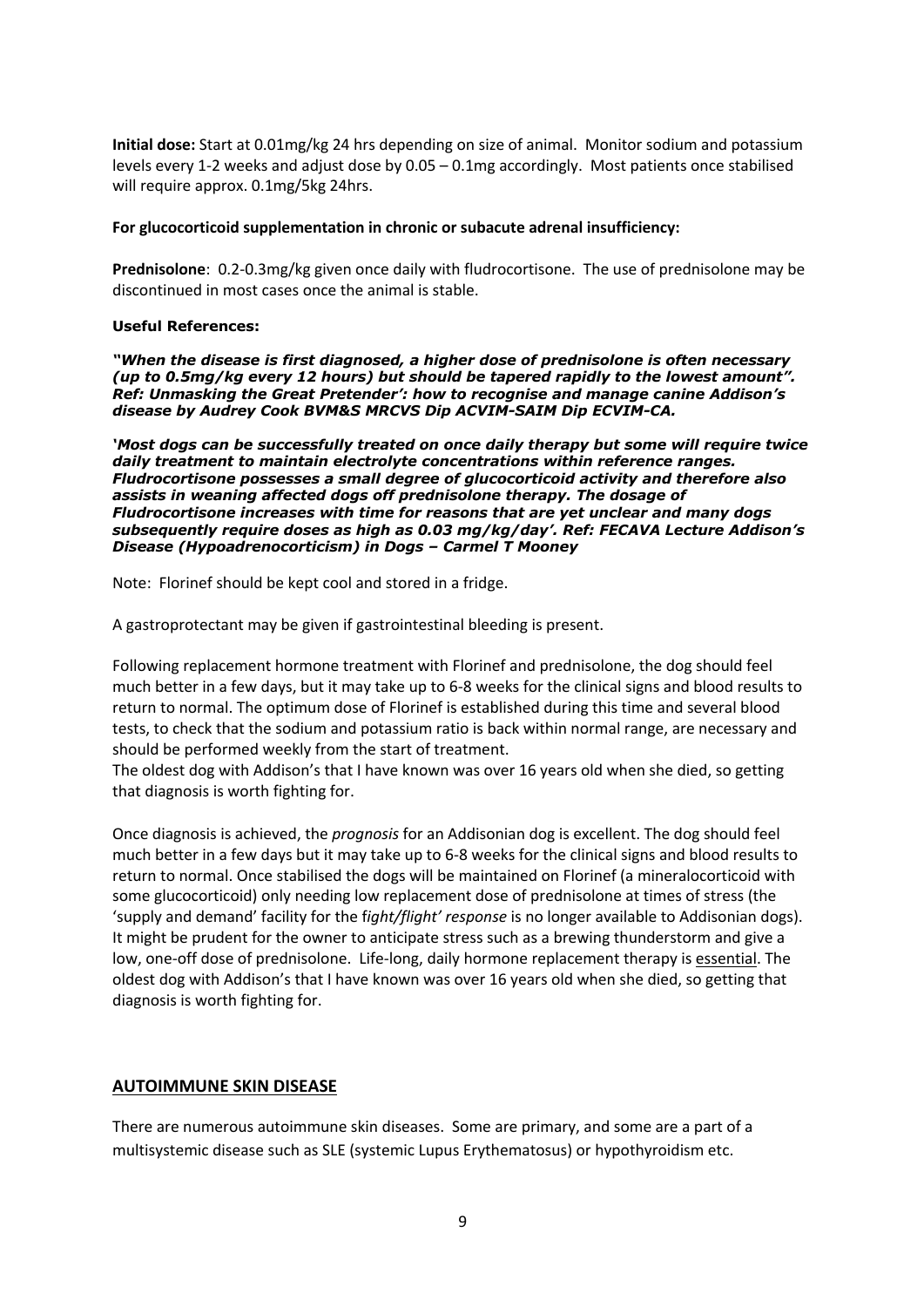Symmetrical Lupoid Onychodystrophy, Discoid Lupus Erythematosus and Pemphigus foliaceus are discussed.

# **Symmetrical Lupoid Onychodystrophy**

The first thing you may notice if your dog has a nail problem is when he cries out in pain and limps, or licks his foot. It is natural to think that he has caught his nail on something that perhaps has broken it and made it bleed. It is probably not until the same happens to a second and maybe a third nail that you start to connect the two and wonder if there is more to this than just a couple of broken nails.

One lost nail may be due to trauma or even an infection but if the problem extends to nails, on other feet, then it is likely to be due to an autoimmune destruction of the nail bed and surrounding skin and tissue. Auto-antibodies infiltrate and damage the nail bed skin and surrounding area causing the nails to fall off or grow deformed. This is called Symmetrical Lupoid Onychodystrophy, otherwise known as SLO. Clinical signs of SLO can include: lameness, complete or partial loss of nails, licking of feet, swollen toes, bleeding and/or discharge from the nail or surrounding skin, deformity caused by abnormal growth, and secondary infections.

SLO can be a primary autoimmune disease or part of other autoimmune skin diseases such as one of the pemphigus skin diseases (where the foot pad and other areas of skin would be involved) or a multi systemic autoimmune disease SLE (Systemic Lupus Erythematosus) when the dog would show signs of feeling very unwell.

A dog with primary SLO is generally well in himself although some may be depressed due to pain involved in losing nails. A haematological and biological blood test will be unremarkable but a full blood test is essential to first rule out an underlying disease that may cause *sloughing* of the nails. To obtain a definitive diagnosis of SLO the amputation of the first digit of a toe is required. This is to enable the pathologist to identify infiltrating immune cells which confirms the diagnosis. Many owners consider this too drastic to be acceptable and would rather take the overwhelming clinical signs of SLO, and breed predisposition, into consideration and start a treatment regime. A *punch biopsy* can be taken but it rarely gives conclusive results. It is reasonable and not uncommon for a vet to assume an incorrect diagnosis of bacterial/fungal infection and treat accordingly. This treatment will not work if it is SLO and the condition will continue to get worse and more nails will fracture and fall off. This can go on for several months before vet and owner realise that the treatment is just not working.

# **Discoid Lupus Erythematosus – DLE (Cutaneous Lupus)**

Discoid lupus is an autoimmune skin disease that causes depigmentation, and ulceration and crusting of the lips, nose and *nasal planum,* with loss of the 'cobblestone' appearance. It also affects areas around the eyes and sometimes the ears, often causing hair loss in these areas. Although the dog is not systemically ill, this condition is very painful, especially if the dog 'knocks' its nose and, as always with severe pain, this can make the dog very depressed.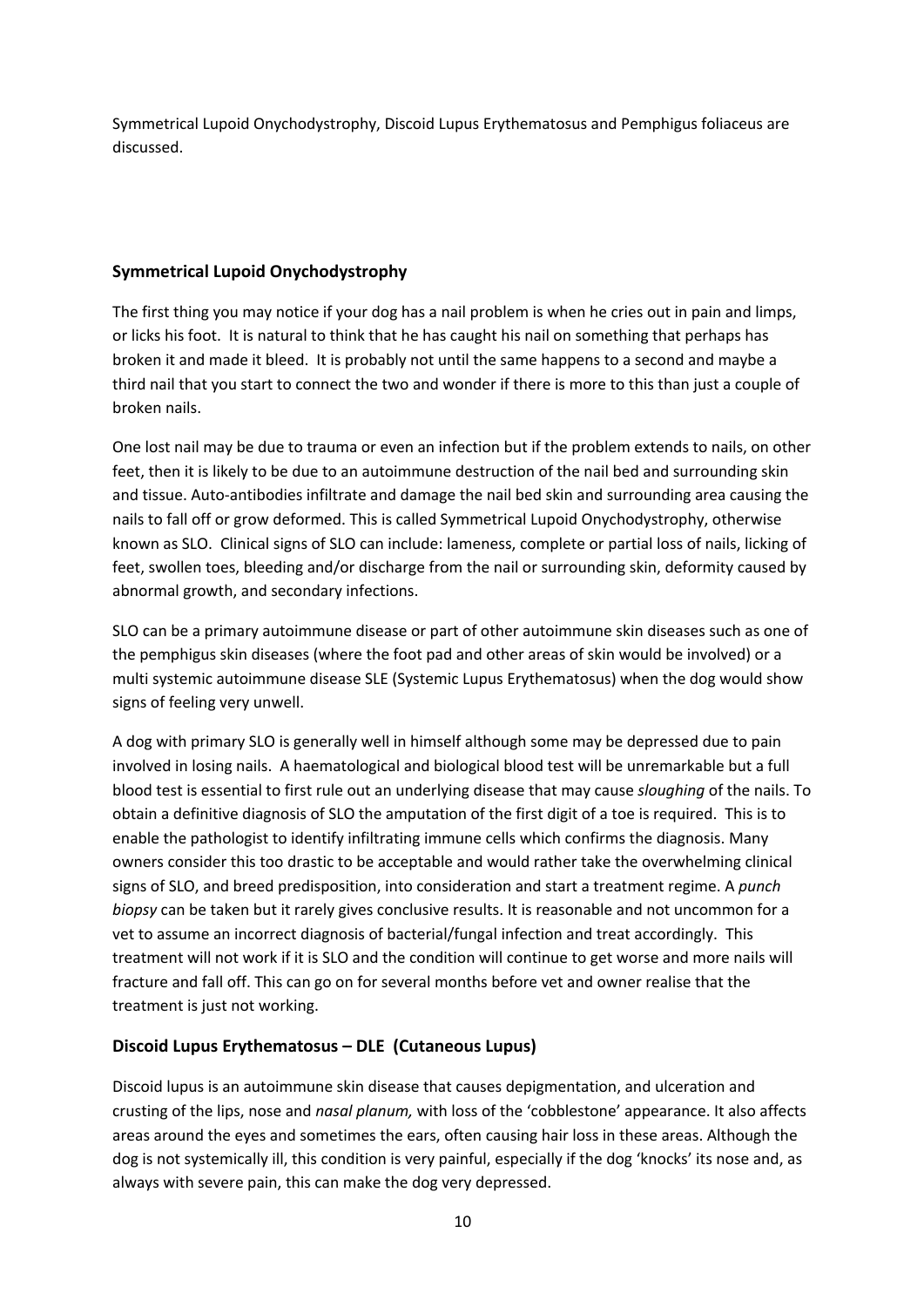# **Pemphigus Foliaceus**

Pemphigus is a group of autoimmune skin diseases. Pemphigus foliaceus is the most common in this group. Autoantibodies are directed against the epidermis, the outer layers of the skin. You may notice *pustules* or crusting on the muzzle, face, lips and ears before the disease slowly progresses to the dog's trunk. The footpads may become thickened and sometimes the surface layer of the pad will lift off. Diagnosis is obtained by several skin biopsies and *immunoflourescent staining.* Many skin conditions take on a similar appearance so it is very important for other conditions such as *demodicosis*, *drug eruptions* etc., to be excluded before treating with *immunosuppressive* drugs. Secondary infection may be present and this should be treated with antibiotics.

# **Treatments for Autoimmune Skin Disease**

Unlike systemic autoimmune diseases, there are several treatment options for autoimmune skin disease, these include:

Steroids (prednisolone, Medrone, Betamethasone etc). Immunosuppressive doses of steroids are the mainstay of treatment for AI skin disease in the pemphigus and bullous pemphigoid group such as Pemphigus Foliaceus, Pemphigus Vulgaris, Pemphigus Erythematosus, Pemphigus Vegetans and Bullous Pemphigoid. (See Prof. Michael J Day immunosuppressive drug protocol)

Cytotoxic drugs eg., Azathioprine or Atopica (cyclosporine). Often used alongside steroids. See this link to other immunosuppressive drugs.

https://www.dvm360.com/view/immunosuppressive-drugs-beyond-glucocorticoids-proceedings

Topical immunomodulating ointment *(Tacrolimus 0.1% - 2 or 3 times a day for 4-6 weeks to achieve remission, then the frequency can be reduced to lowest maintenance levels - Manual of Skin Diseases of the Dog and /Cat by Sue Paterson).* Tacrolimus does not have the same adverse effects on the internal organs of the body as a tablet/injectable immunomodulating steroid and cytotoxic drugs, and it is a good treatment option.

A combination of tetracycline or doxycycline and niacinamide (Vitamin B3), and 'steroid sparing' supplements such as essential fatty acids and natural Vitamin E in therapeutic doses. If the use of steroids is appropriate, then the regime is the same as systemic autoimmune diseases, with or without a 'combination' drug.

There is a group of five antibiotics that go under the heading of 'Tetracyclines'. From this group, there is a choice of using one of the following: Doxycycline, Tetracycline or Minocycline. These antibiotics are not used for their antimicrobial properties but for their anti-inflammatory and *immunomodulating* effects, and the ability to suppress antibody production. Any one of these can be used in combination with niacinamide (vitamin B3) for the treatment of immune mediated skin diseases. It is more commonly used, and seems to be especially successful, for the treatment of SLO. It should be noted that food or dairy products can reduce the amount of tetracycline absorbed by 50% or more. To maximise *bioavailability* it is recommended to administer the drug two hours before or after food. Unlike tetracycline, doxycycline is not affected by food or dairy products to the same extent (no more than 20% reduction) and this is thought to be insignificant. Doxycycline is also more convenient to administer because it is given only once a day.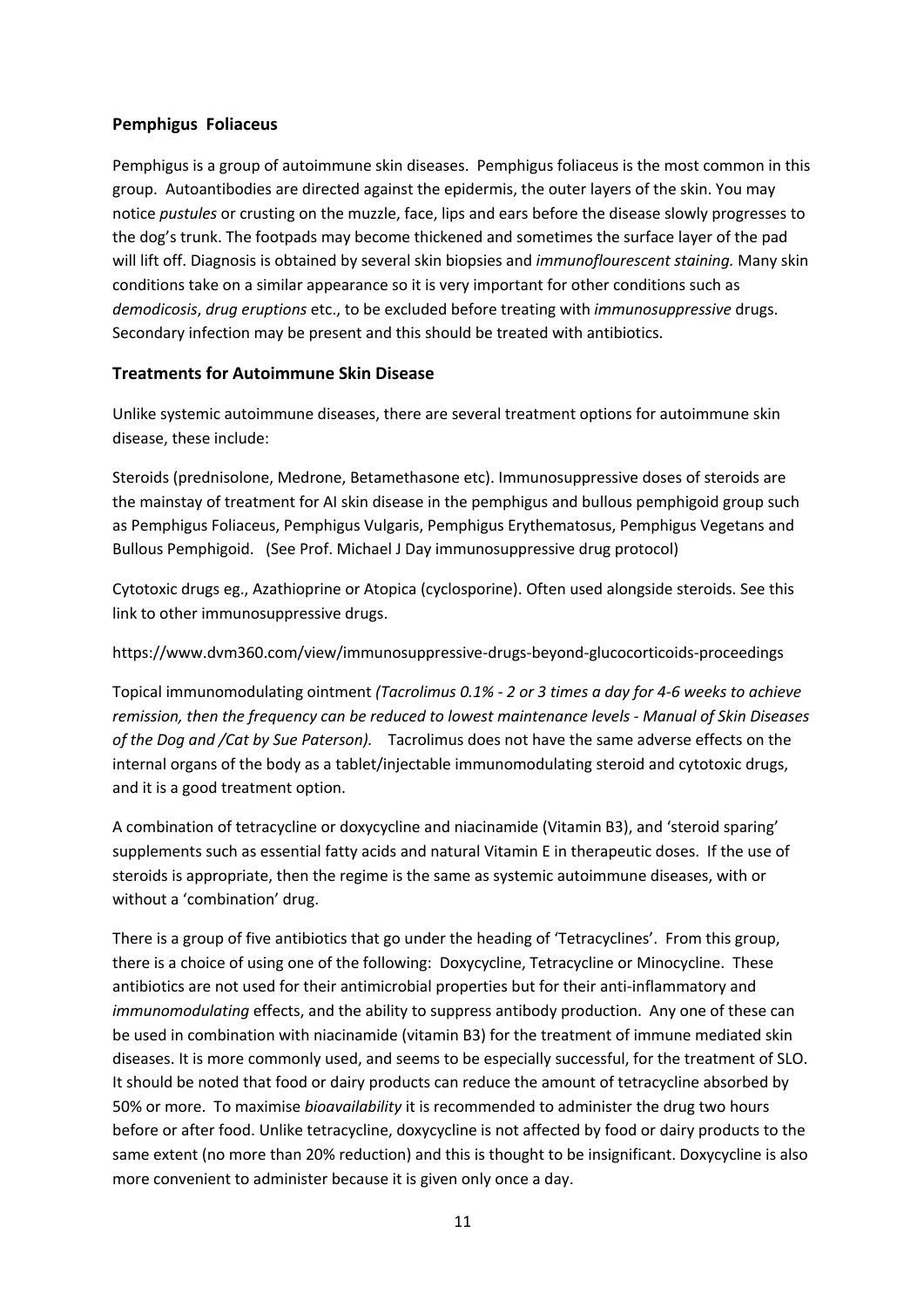It takes 1-3 months before positive results are seen and treatment is likely to be continued for 6 months or more. Doxycycline or tetracycline with niacinamide seems to be a good treatment choice as it avoids the use of steroids and other stronger drugs.

A more recently licensed drug for *atopic dermatitis* in the dog is Atopica (cyclosporine), an immune modulating antibiotic. Since being licensed it is becoming very widely used for a variety of autoimmune diseases. Atopica is effective for immune mediated skin disease, but it is a very expensive drug and the cost is often prohibitive. Administration of grapefruit juice two hours before cyclosporine, however, leads to a significant increase of its *bioavailability* and the dose, and consequently the cost, of cyclosporine can be significantly reduced. **(Reference: Effect of Grapefruit Juice on the Pharmacokinetics of cyclosporine in dogs. Veterinary Record Feb 7, 2004).** This drug should not be given to dogs with *hepatic or renal insufficiency* and it is advised to check these functions before treatment starts. Atopica should not be given within two hours of food. For further details see the reference to cyclosporine in treatments for inflammatory/systemic autoimmune disease.

Essential fatty acids and natural Vitamin E also play an active role in the treatment of skin diseases and should be included in any treatment regime. Chinese herbs are also thought to be beneficial, and biotin in the treatment of SLO. It is always worth trying other treatment options before using *immunosuppressive* doses of steroids and azathioprine, and very expensive drugs such as Atopica, however some skin disease, such as those in the pemphigus group may need more aggressive treatment.

Shampoos or ointments such as fuciderm and Protopic (tacrolimus) can be useful in the treatment of skin disease. Protopic has been used successfully in the treatment of *anal furunculosis.*

# **INFLAMMATORY/SYSTEMIC AUTOIMMUNE DISEASE**

There are numerodisease in Dogsus, primary inflammatory autoimmune diseases that can affect any organ or system of the body. Non-regenerative Autoimmune Haemolytic Anaemia (AIHA), Immune Mediated Thrombocytopenia, Evans Syndrome and Immune Mediated Polyarthritis, Steroid Responsive Meningitis and Systemic Lupus Erythematosus (SLE) and Multisystemic Disease Syndromes are discussed.

#### **(AIHA) Non-regenerative Autoimmune Haemolytic Anaemia**

A dog can be anaemic from either blood loss (internal bleeding), or destruction of the red blood cells, or a decrease in their production in the bone marrow.

There are many reasons why anaemia might develop, eg. Immune mediated destruction of the red blood cells occurring within the **circulation of the blood** is known as **regenerative** immune mediated haemolytic anaemia. This can be secondary to: tick borne diseases such as *Lyme disease*, cancer, haemangiosarcoma, parasites, poisoning (zinc, onions etc.), a reaction to drug administration, hyperthermia, *systemic disease etc.*

or

Primary non-regenerative AIHA (an autoimmune destruction of the immature red blood cells, or the precursor cells, within the bone marrow) where there is no detectible underlying disease.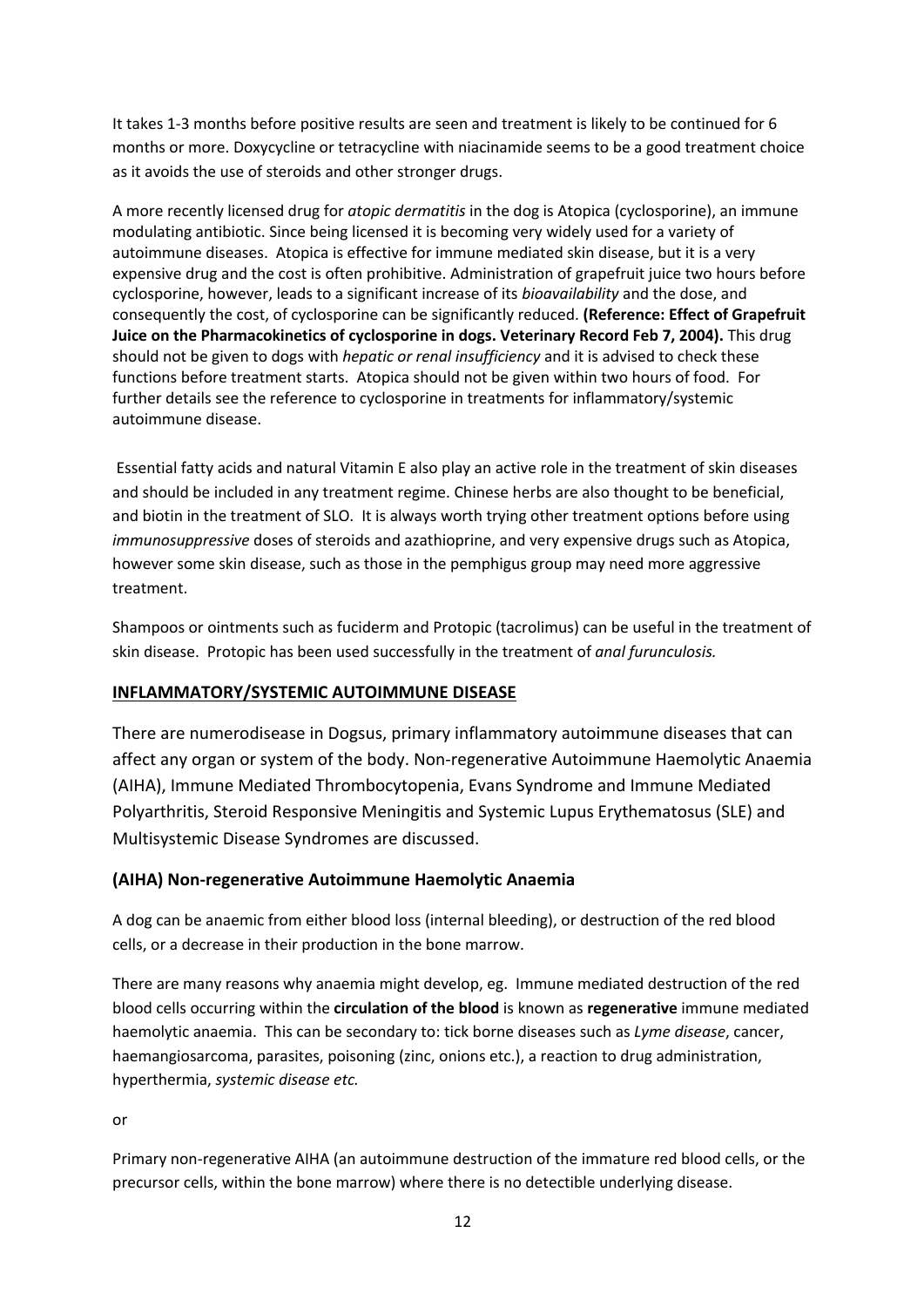Primary non-regenerative immune mediated haemolytic anaemia (NRIMHA) may also be termed as acquired Pure Red Cell Aplasia (PRCA). It is thought that NRIMHA progresses to acquired PRCA and therefore the term PRCA is interchangeable.

The life of a red blood cell is approximately 110-120 days. After this time the old red blood cells naturally leave the body and are replaced by young red blood cells, (*reticulocytes*). *Reticulocytes* are formed in the bone marrow, and when they are mature enough, they migrate to the circulation where they fully mature and then exit the body when their life span is complete. It's a circle of life – as the old red blood cells die off new ones replace them. This is a normal daily occurrence.

If this normal process is prevented from happening, as in the case of a dog with non-regenerative AIHA, where the dog's own immune system is producing antibodies which are destroying these young red blood cells or the precursor cells in the bone marrow, eventually the dog will become anaemic. This is a chronic form of AHIA.

The destruction of the red blood cells in the bone marrow starts some weeks before clinical signs appear and initially, the dog will cope quite well, as their body adjusts to the gradual effects of this form of anaemia. However, eventually there will come a time when the lack of red blood cells in the circulation shows in various, external clinical signs.

# **Common, Initial 'Tell-tale' Signs of Chronic Anaemia**:

Your dog may have a craving to eat the earth or compost, or chew on concrete or bricks. Another indicator could be bright, orange coloured faeces and dark coloured urine (this is the blood pigment leaving the body). Your dog may become weak or lethargic, or even collapse for a few minutes through lack of oxygen to the brain, especially when excited. Take a look into your dog's mouth and see if the gums appear pale. If the red blood cell count is extremely low, the tongue and whites of the eyes may have a blue tint to them. Occasionally the dog's gums, skin and possibly whites of the eyes, will look yellow with jaundice. Other signs to consider include loss of appetite, high temperature, inexplicable limping and depression. Consideration must be given to recent potential trigger factors such as hormone imbalance (recent season/whelping), vaccination, drugs, pesticides, flea treatments etc., also predisposing factors such as breed and age. The family history of your dog is very relevant to any investigation, and can contribute towards achieving a diagnosis of an autoimmune disease. Dogs with a primary autoimmune disease have a genetic predisposition to one or several autoimmune diseases. Autoimmune disease runs in families so it is possible if one dog in a litter, or a relative, develops autoimmune disease the others may follow.

Non-regenerative haemolytic anaemia is the most common form of primary AIHA but your vet should not assume this diagnosis. As stated previously, a dog can become anaemic for a variety of reasons and these will need to be investigated. However, it appears some vets don't consider that AIHA can be a primary disease occurring in the bone marrow and very often a grim, incorrect diagnosis of leukaemia is given. Blood testing and examination of a blood smear is vitally important to a diagnosis of AIHA. Your vet, however, may want to perform a bone marrow biopsy, but this is an intrusive procedure, especially in a very poorly dog, and is now considered a 'diagnostic overkill'. A diagnosis of non-regenerative AIHA is often achieved by elimination of other primary or secondary causes of anaemia and, on examination of a blood smear, the absence of immature red blood cells.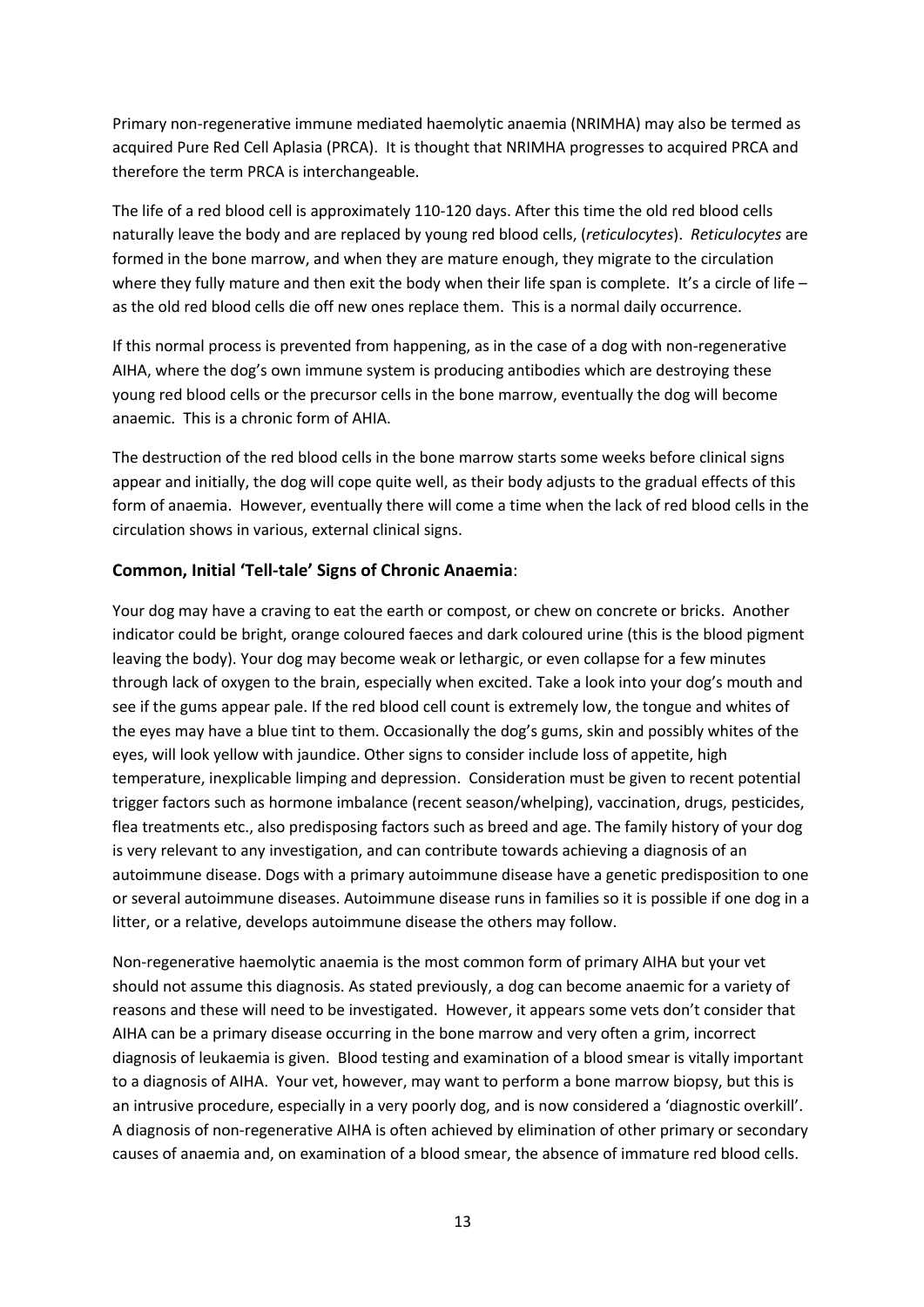Autoimmune disease is often a 'fight against time'. If the red blood cells are below 12%, a blood transfusion is likely to be necessary to 'buy time' for the treatment to work. The dog needs to be sustained through this early period of the disease. It is not necessary to have 'typed' donor blood for the first transfusion but subsequent transfusions need to be compatible therefore the recipient's blood should be taken and sent away for blood typing before the first transfusion is given so that the type can be determined should another transfusion be necessary. An alternative to whole blood transfusion is intravenous human immunoglobulin (IVIG). For more information see this link: http://veterinarymedicine.dvm360.com/just-ask-expert-human-igg-viable-treatment-imha

Blood transfusions carry risks but they can also save lives. Early diagnosis and treatment may avoid this procedure.

Once treatment has started, an increase in red blood cells will hopefully be seen in approximately 5 days (the time it takes for the *reticulocytes* to develop and migrate to the circulation). The level of *reticulocytes* seen in a normal blood smear is very low. When a dog is recovering from AIHA the levels should be very high and this reflects the level of anaemia. Correct dosage and duration of treatment is absolutely crucial to a favourable outcome.

# **(IMTP) Immune Mediated Thrombocytopenia**

IMTP is a result of an immune destruction and decreased bone marrow production of the blood platelets. Blood platelets are essential for blood clotting. A dog with very low platelets can bleed to death in a relatively short period of time. The life of a blood platelet in a normal dog is approximately one week. In a dog with IMTP the life of a platelet is no more than one day and may be only a few hours.

**"Immune Mediated Thrombocytopenia (IMTP) is the most common cause of markedly decreased platelet count in the dog. A strong presumptive diagnosis can be based solely on the detection of severe thrombocytopenia if history, physical examination and laboratory testing reveal no evidence of other causes. Treatment should therefore not be withheld in dogs with suspected IMTP pending results of specific anti-platelet antibody testing, particularly as such tests tend to be unreliable. A presumptive diagnosis can usually be confirmed within 1-2 weeks by an appropriate response to** *immunosuppressive* **therapy".** Andrew Mackin, Chapter 36, Bleeding Disorders, Canine Medicine and Therapeutics by Neil Gorman

There is a very good reason for including the above reference as I have known many young dogs showing signs of bruising, and sometimes bleeding, and a low platelet count that have not been treated appropriately and have died. If your breed is not known to suffer from a genetic bleeding disorder such as *Von Willebrand's disease or haemophilia A,* and is showing classic, clinical signs of IMTP and has a low platelet count, IMTP should be hastily considered and *immunosuppressive* treatment started without delay.

In addition to *immunosuppressive* doses of steroids, with or without an additional immunosuppressive drug, a single dose of the drug Vincristine can produce a dramatic rise in platelets and may be used in life threatening cases of IMTP.

*Note: Vincristine is on the list of drugs that is likely to cause an adverse reaction if the dog has MDR1 gene mutation. MDR1 is the multi-drug resistance gene that produces a protein called P-glycoprotein*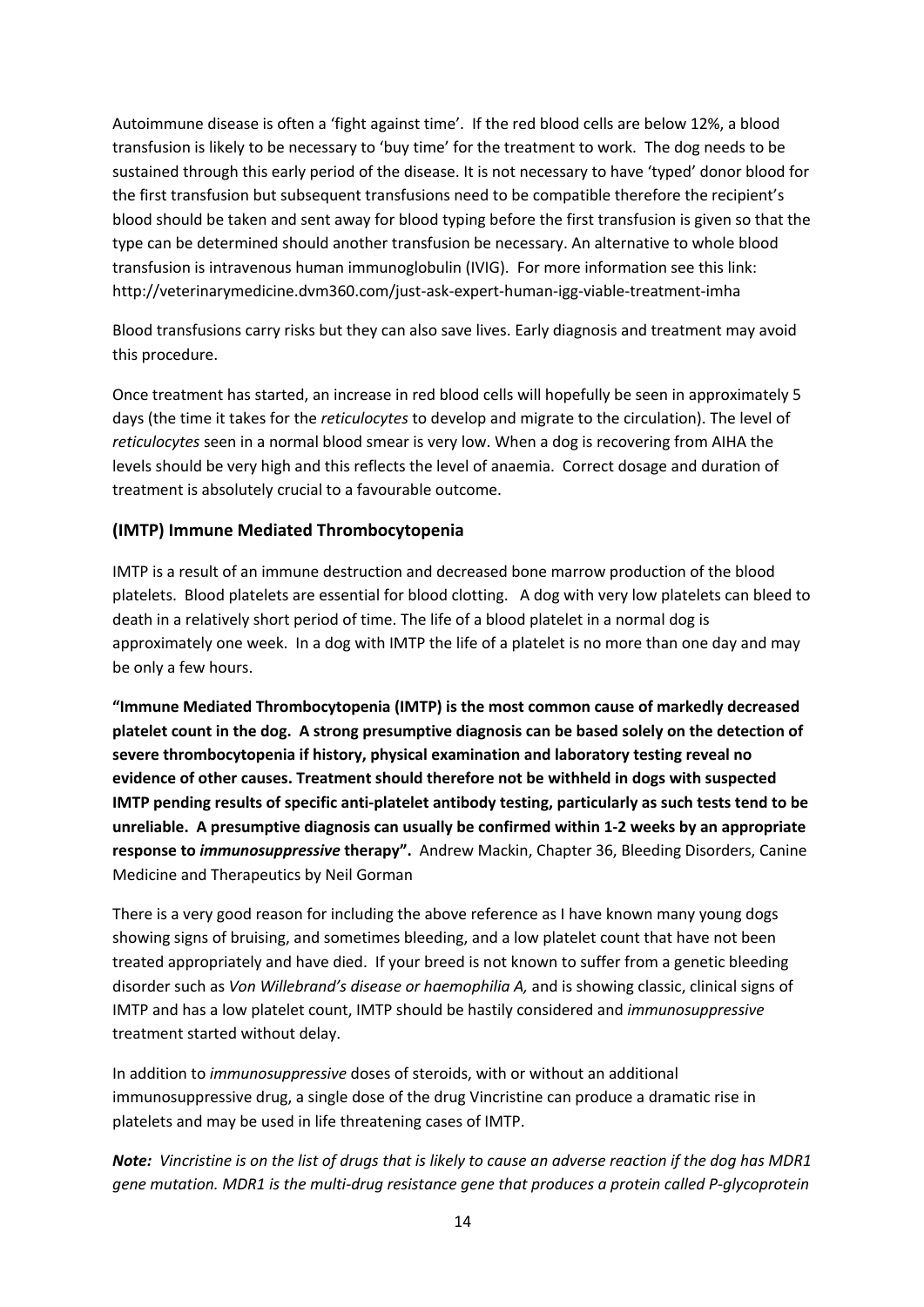*which prevents toxins from crossing the blood-brain-barrier. If this protein isn't present, because of a gene mutation, the body is unable to excrete the drug and toxins will build up within the brain resulting in neurological symptoms. A simple cheek swab or blood test will determine the dog's status for the MDR1 gene, and it might be prudent to consider this before using Vincristine. Collie breeds more likely to have a MDR1 deficiency but for a list of breeds known to have the MDR1 mutation please refer to: http://www.ashgi.org/home-page/genetics-info/faq/mdr1-faqs*

Recent studies suggest that the addition of Melatonin to immunosuppressive treatment increases platelet count and is safe and effective in the treatment of refractory IMTP with little or no noticeable side effects.

If the platelet count is particularly low, it may be necessary to give a *whole blood* transfusion or a *platelet rich* transfusion to 'buy time' for the treatment to work. Of course, other secondary causes of platelet destruction have to be taken into account and these include poisoning, bacterial infection, such as leptospirosis or, usually in older animals, cancer.

IMTP is more common in younger animals (this is another clue to aid a diagnosis). You might see the first signs of bruising on the belly, chest or legs. Evidence of blood in the urine and black tarry faeces (melena) indicates internal bleeding. Your dog may vomit dark blood which looks like 'coffee grounds'. Blood shot eyes and spontaneous bleeding, from both nostrils, gums, in fact any orifice, may occur when the platelets are less than 40,000 (normal range 150,000-400,000). However, for unknown reasons, not all dogs with very low platelets will bleed excessively**. Note: reference ranges may differ from one laboratory to another.** Clinical signs can include weakness and lethargy, pale gums, enlarged lymph nodes, high temperature and anorexia. However, it is not unusual for the dog to appear perfectly normal apart from external signs of bruising or bleeding. The dog's apparent wellness belies this condition and owner or vet should not be lulled into a false sense of security because the dog is bright and eating well. *Regenerative anaemia* may be present due to bleeding.

# **Note: Platelet counts by an automated machine analyser should always be verified by examination of a blood smear.**

# **Evans Syndrome**

When both IMTP and AIHA occur concurrently, this is known as Evans syndrome. The treatment protocol for Evans Syndrome is the same as IMTP or AIHA, but often the survival rate is lower. The dog has not one, but two, separate life-threatening conditions to overcome. However, I have known many dogs with Evans syndrome achieve remission and do very well.

# **IMPA - Immune Mediated Polyarthritis**

Primary Immune mediated polyarthritis is the most common *non-erosive polyarthritis* in the dog. IMPA can be primary, or secondary to other diseases such as SLE, myositis or meningitis. Symptoms of IMPA can closely resemble *Lyme disease* or multiple joint infection and this has to be considered in the differential diagnoses.

For a confirmed diagnosis of IMPA, *joint taps* need to be performed to obtain evidence of infiltrating immune cells within the *synovial fluid* in the joints. Clinical signs such as shifting lameness, soft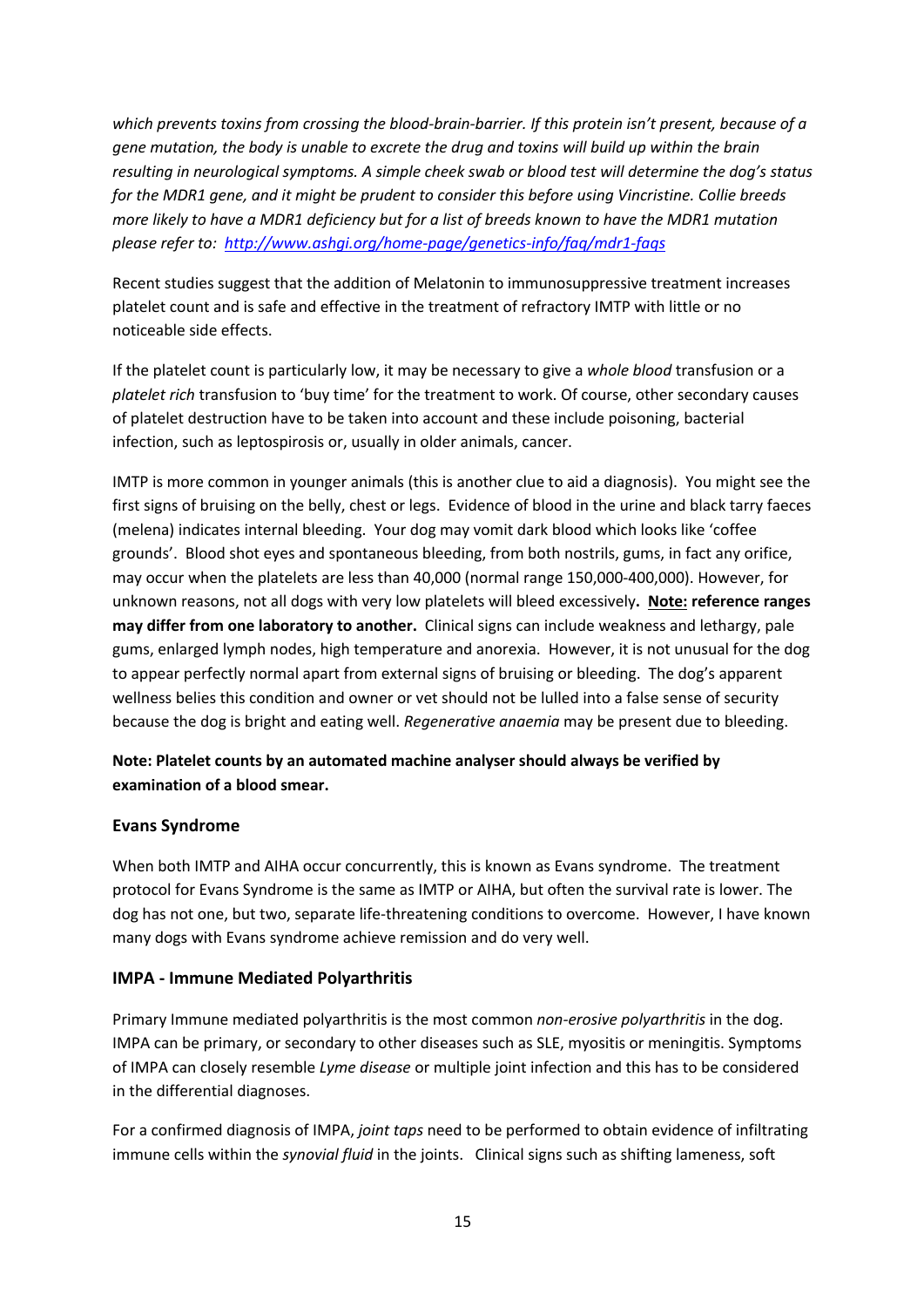tissue swelling around the joints, difficulty in rising to a stand, stiffness in the neck and back, and very high temperatures etc., can be vague and evident for several months prior to diagnosis.

Clinical signs therefore can be intermittent and initially antibiotic and non-steroidal antiinflammatory drugs are usually given, but little improvement is seen. The disease continues to progress until the dog becomes quite overcome by the inflammatory process. Also, it is not unusual for the dog to become depressed and anorexic and stand with its head held low, unwilling to move. This is a very painful condition.

#### **MYOSITIS**

#### **Masticatory Myositis (MMM)**

MMM is the most predominant form of myositis in dogs.

#### **Clinical signs**:

It involves three muscles of the head, presenting with symmetrical wasting of these muscles, pain when opening the mouth and restrictive jaw movement, causing difficulty in eating and barking. High temperature.

**Diagnosis:** Biopsy of affected muscle

**Treatment:** Immunosuppressive drugs/cytotoxic drugs

#### **POLYMYOSITIS**

Polymyositis involves the muscles of the head, limbs and trunk.

#### **Clinical Signs**

Muscle pain, swelling or atrophy and weakness, stiff gait, and unwillingness to exercise, difficulty in swallowing. High, inflammatory induced temperature.

**Treatment:** Immunosuppressive drugs/cytotoxic drugs

#### **POLYARTHRITIS/POLYMYOSITIS SYNDROME**

This form of non-erosive polyarthritis presents very similar to a multisystemic autoimmune disease SLE. In addition to the clinical symptoms of polyarthritis, affected dogs will also have muscle atrophy and pain involving the muscle of the limbs, spine and head. It can be difficult to differentiate between muscle and joint pain.

#### **Treatment:** Immunosuppressive drugs/cytotoxic drugs

**Note:** When muscles are involved, a lower dose of prednisolone is often used alongside a cytotoxic combination drug. This is to limit the muscle weakness side effects of prednisolone.

#### **Steroid Responsive Meningitis Arteritis**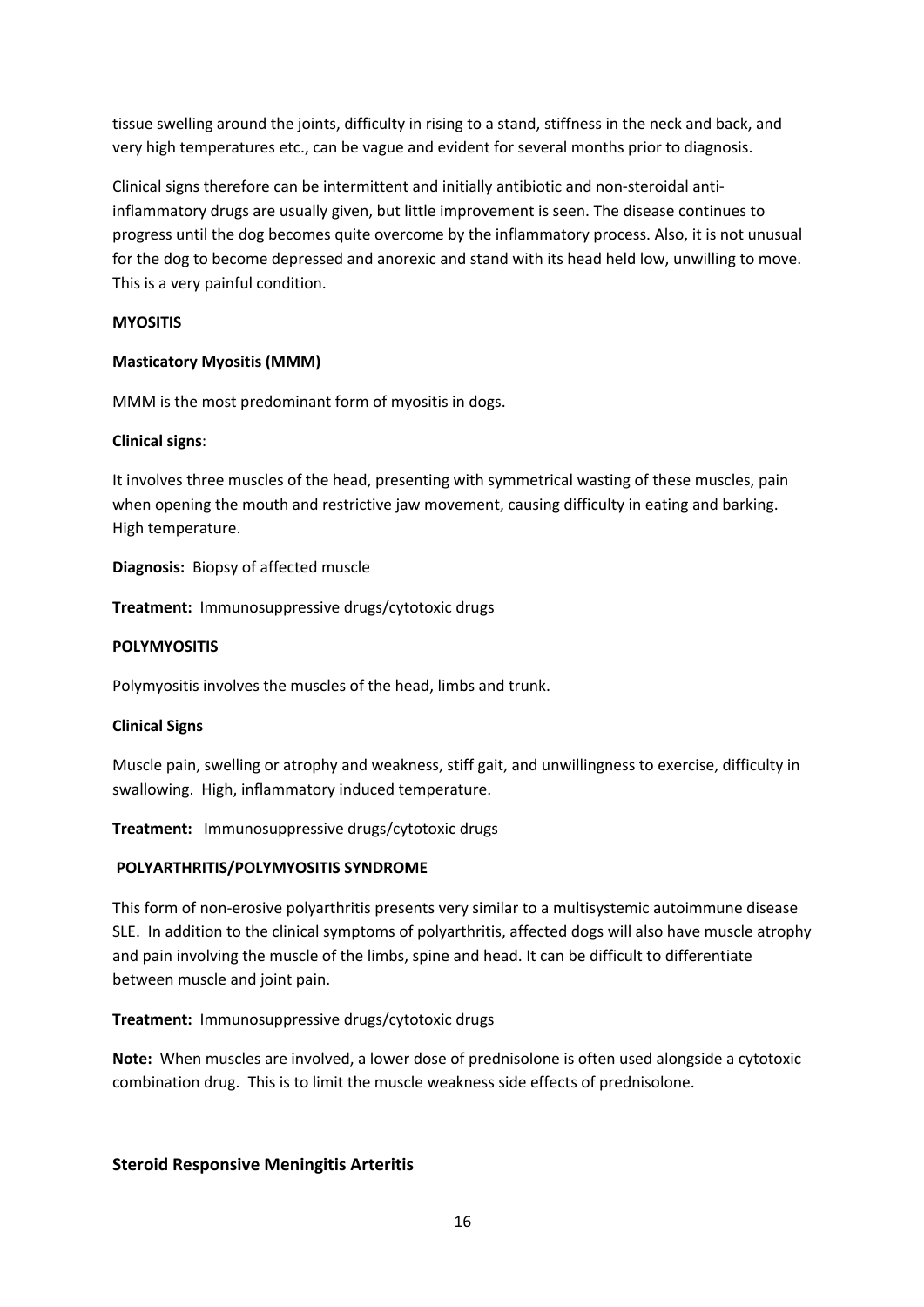Not to be confused with bacterial meningitis.

SRMA is inflammation of the meninges (membrane covering the brain) and peripheral nerve roots, caused by immune mediated infiltration via the spinal cord. The disease may acute or chronic and is cyclic in nature. Relapse is not uncommon.

## **Clinical signs:**

High temperature (up to 42C – 107.6F)

Neck and joint pain with stiffness. Neck is often held in a low, stiff position and the dog shows a reluctance to move head.

Depression.

**Diagnosis:** Evidence of immune cells via spinal tap and clinical signs.

**Treatment:** Immunosuppressive doses of Steroids/cytotoxic drugs

## **SLE - Systemic Lupus Erythematosus**

SLE is a *multisystemic* disease that can affect many parts and systems of the body. It is categorised into major and minor signs.

#### **Major signs can be:**

Shifting lameness (polyarthritis), anaemia and thrombocytopenia (blood abnormalities), skin lesions, kidney nephritis (inflammation)

#### **Minor signs can be:**

Inflammation of the heart, lungs & muscles, mouth ulcers, enlarged lymph nodes, gastrointestinal signs (vomiting and diarrhoea), central nervous system may be affected causing: Behavioural changes, seizures, and staggering (ataxia).

Clinical signs can be extremely varied and not all dogs with SLE will show the same symptoms. An antinuclear antibody blood test (ANA) can be useful in diagnosis but a negative result still does not rule out SLE.

The dog will normally demonstrate signs of pain and stiffness in the joints and this may be accompanied with anaemia, skin lesions and one or more of the minor signs. One would expect the dog to show other clinical signs such as high temperature, enlarged lymph nodes, thrombocytopenia, lethargy, depression, lack of appetite, muscle weakness (*myositis*) sometimes causing weakness of the throat muscles (megaoesophagus). Megaoesophagus is a serious complication and if this is present then the quicker correct treatment is started the more chance you have of limiting the effects. A dog will have difficulty in drinking and eating and this can cause recurring *aspirate pneumonia*. The primary autoimmune disease may have been brought under control but the effects of megaoesophagus may not resolve completely.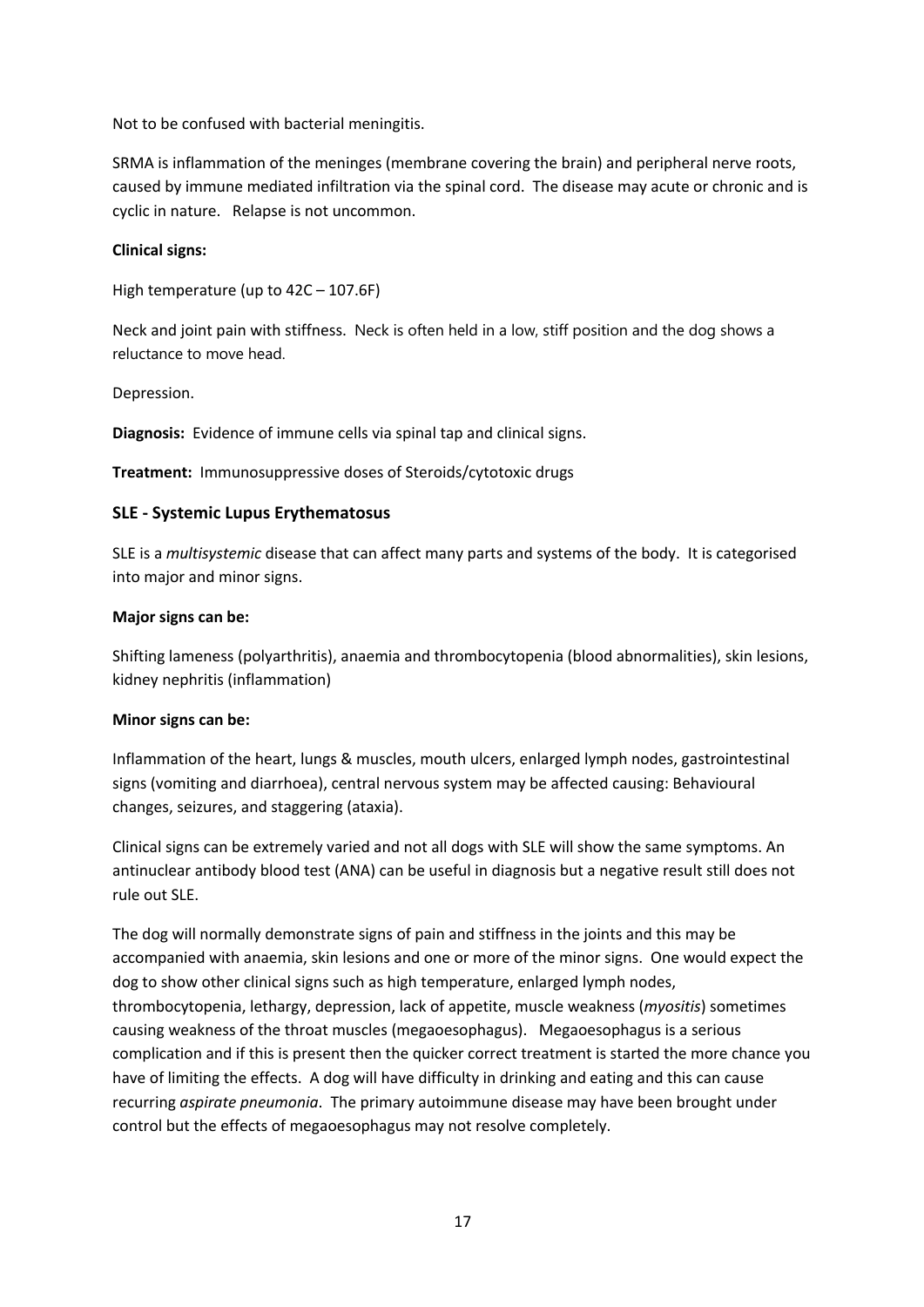SLE can affect any body system/s. A definitive diagnosis may not be achieved, but it may be presumed, based on clinical evidence and response to treatment. Again, knowledge of *breed predisposition* and family history will be beneficial in obtaining a diagnosis. Dogs can have periods of remission and relapse. The *prognosis* for SLE is guarded.

## **Multisystemic Autoimmune Disease**

In addition to Evans syndrome and SLE there are a number of multiple autoimmune disease syndromes such as: Polyarthritis/meningitis, polyarthritis/*myositis* and *polyglandular disease* such as hypothyroidism/Addison's disease/diabetes mellitus. It is not that uncommon for a dog with Addison's disease or another autoimmune disease to develop hypothyroidism at a later date.

## **Treatment for inflammatory/systemic Autoimmune Disease**

Excluding autoimmune diseases where hormone replacement only is required, most of the diseases are treated by significantly suppressing the immune system in order to stop the destruction. There are only a few exceptions to this.

The drugs most commonly used for the treatment of autoimmune/immune mediated disease are steroids (corticosteroids), such as prednisolone. These may be used as the sole *immunosuppressive* agent or used in combination with *cytotoxic* drugs. *Cytotoxic* drugs are used in human medicine to prevent the body rejecting transplanted organs. Many vets can be reluctant to use a combination therapy to treat autoimmune disease, but there is certainly value in using a combined treatment, as an additional drug increases immunosuppression and generally allows the steroids to be weaned down in the shortest possible time whilst maintaining a good level of immunosuppression. It can make a huge difference to the outcome, and in some cases, it makes remission more achievable.

All drugs have the potential to cause side effects and the major concern for treating animals with high doses of steroids and other potent drugs are the unacceptable side effects that may occur. It is a fine balancing act between bringing the disease into remission and the side effects of the drugs. All drugs have the potential to cause a degree of liver toxicity but when the drugs are reduced the liver will recover. It has to be stated that without these life-saving drugs, in many cases, the dog would die, but the objective is to use the minimum dose to control the disease, for the minimum duration of time. However, the dose has to be '*immunosuppressive*' eg. Prednisolone 1- 2mg/kg/every 12hrs usually starting at 1mg/kg/12hrs (Plumb's Veterinary Drug Handbook). If this dose does not produce the desired effect, it can be raised. The action of prednisolone is rapid and at times it works like a 'miracle drug'. **Note: It should be given with food to minimise stomach irritation.**

If the dose is too high the side effects may cause other major problems, if it is too low it will not control the disease or achieve remission. One of the most common accounts are when a dog has been on *immunosuppressive* doses of prednisolone for too long and they start to display overwhelming signs of iatrogenic Cushing's syndrome (see below) and very often the clinical progress they have made in combating the disease has reached a plateau and the dog now appears to be weak, off their food and quite depressed. Prolonged, high doses of prednisolone can also cause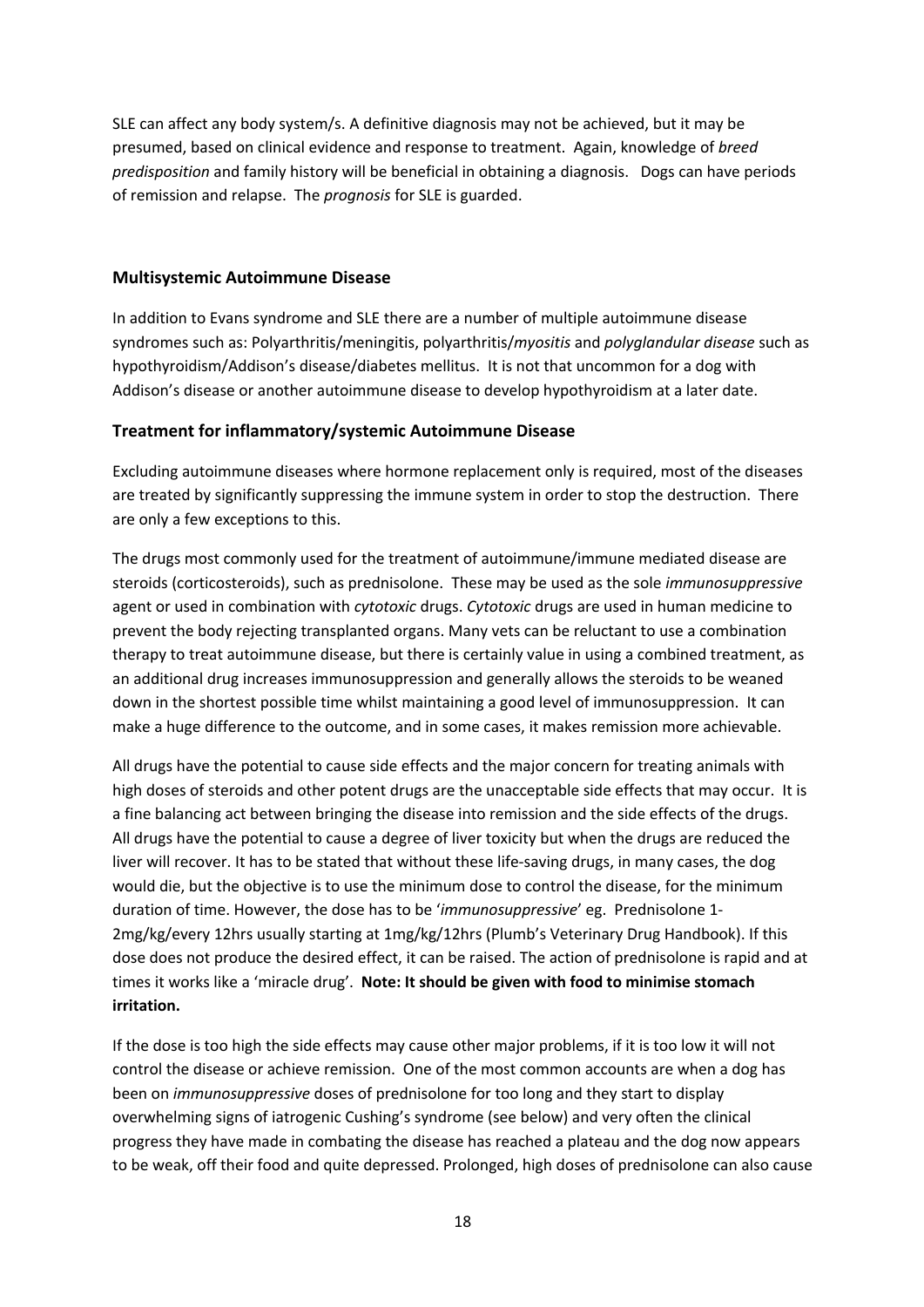bone marrow depression and the red blood cell count can decrease. These clinical signs can cause confusion for the vet and owner, and a relapse of the autoimmune disease is often suspected. It is not unusual for the steroids to be increased when in fact they should be decreased.

Azathioprine is just one 'combination' drug and it is usually tolerated well, but as with all drugs individual dogs can be affected in different ways. Side effects can include reduced bone marrow production, but this is rarely a problem unless the dog is kept on this drug for a long time. In contrast to prednisolone which has a rapid effect on the immune system, azathioprine takes at least 10 days to have some effect and approximately 4-6 weeks to reach its full potential.

# *Note: Azathioprine and all other cytotoxic drugs should be handled with extreme care. Cytotoxic drugs should not be handled by pregnant women. Rubber gloves should be worn and the tablets should never be split or broken.*

Atopica (cyclosporine) is licensed for treatment of *atopic dermatitis* in the dog but it's increasingly being used as an immunosuppressant in 'combination' treatment with prednisolone and azathioprine for systemic autoimmune disease, despite the drug sheet stating 'It is not recommended to use other *immunosuppressive* agents concomitantly'. I have known many dogs on this triple combination treatment that have eventually become overwhelmed by the side effects of the drugs and the outcome has been poor. It may be worth initially, trying a more simple approach to treatment, using immunosuppressive doses of prednisolone, before embarking on a 'prescription overkill' that may prove to be a difficult, and an unnecessarily heavy drug regime for the dog.

In recent years, a more commonly used 'combination' immunosuppressive drug that has produced very favourable results, and without major side effects, is Mycophenolate Mofetil, often referred to as MMF. One major advantage of using MMF is, it only takes about 4 days to take effect. For a list of immunosuppressive drugs, the link below is an excellent resource:

# https://www.dvm360.com/view/immunosuppressive-drugs-beyond-glucocorticoids-proceedings

It must be accepted that sometimes these 'heavy' drugs have to be used, especially if the dog is not responding to treatment; and sometimes an additional drug can make all the difference to the recovery of the dog. In these cases, the side effects have to be accepted as a 'trade off', in fact the dog may tolerate it very well. However, there may be no need to prescribe a combination drug when the correct immunosuppressive dose of steroids is used, and a good reducing protocol is followed, as this may be all that is required to bring the disease under control. The severity of the disease has to be taken into consideration when deciding on which combination drug regimen to use but more, isn't necessarily best, and introducing one combination drug at a time will limit the side effects for the dog.

In addition to drugs used to suppress the immune system, preventative measures such as administering antibiotics to prevent infection, *gastroprotectants* to avoid stomach ulcers, and low dose Aspirin or clopidogrel to minimise the risk of *thromboembolism* and *DIC (disseminated intravascular coagulation)* may be given.

# **WHAT TO EXPECT ONCE IMMUNOSUPPRESSIVE TREATMENT HAS STARTED**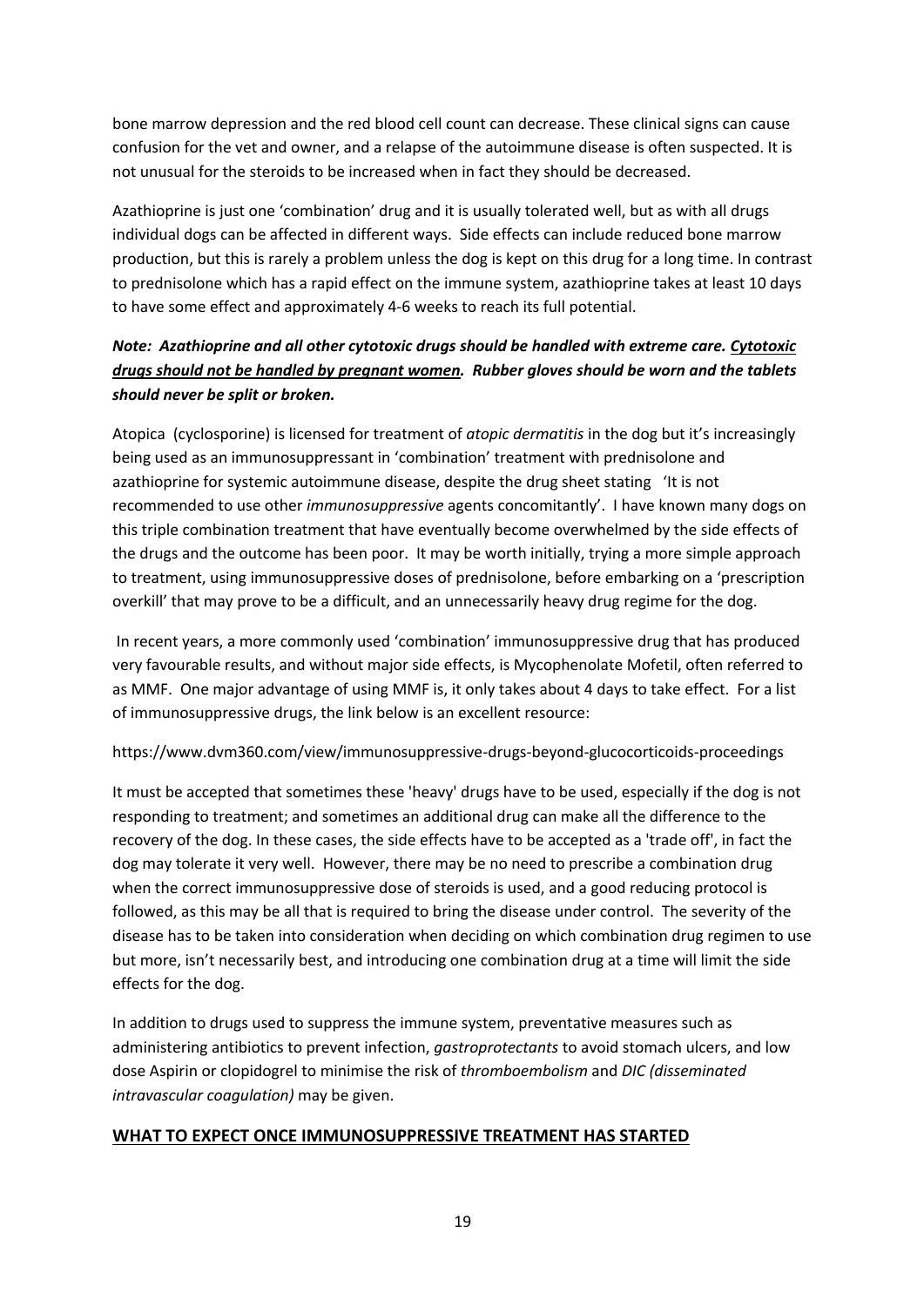If a dog has a serious autoimmune disease, then the sooner treatment commences the better chance the dog has of survival. The main delay to starting treatment is obtaining a diagnosis or at least your vet being sure that he hasn't missed anything that could be made worse by giving high doses of steroids. Achieving a diagnosis can be a fight against time.

If your vet has decided that in all probabilities your dog has an autoimmune disease, then to a certain extent, which autoimmune disease your dog has, as far as treatment is concerned, is irrelevant because with the exception of a few diseases, they are all treated the same, that is, with *immunosuppressive* drugs. The main objective is to 'knock out' the immune system and virtually stop it from working (or near enough) so the destruction will cease and give the body a chance to recover. As previously stated, this treatment regime works in most cases, that is, if it has been given early enough and the dosage is correct. All dogs are different and some can tolerate the drugs better than others. In proportion to their size, small dogs seem more able to tolerate higher doses of steroids than large ones. Some diseases are more serious than others and carry a poorer *prognosis*. The initial crisis is a crucial time, however anecdotal evidence shows that many more dogs survive than die if correct treatment is administered in good time.

It is hoped that a positive response can be seen within 4-6 hours of starting treatment (depending on the disease), but in a serious, life-threatening situation, the first 2-7-14 days can be a very worrying time. Assuming the dog has stabilised he will quickly feel much better, and if he is in hospital may be allowed home within a week.

When he comes home, he will probably have a 'goody bag' full of drugs. He will be on a high dose of steroid, usually prednisolone, and he may also be on another 'combination' immunosuppressive drug. Your dog will be weaned off in a controlled manner according to his wellness and clinical observations.

# **Note: High doses of steroids must not be stopped abruptly. Your dog could go into an adrenal crisis if the medication is withdrawn too quickly.**

In addition to *immunosuppressive* drugs, he should have something to protect his stomach from excess acid. The last thing your dog needs when he is feeling poorly is a bleeding stomach ulcer caused by the drugs. Sometimes, Antepsin, or similar, is given to coat and protect the stomach. Another common *gastroprotectant* used is Omeprazole.

Note: Gastroprotectants must not be given within two hours of other medication otherwise it will stop the drugs from being absorbed

To minimise irritation to the stomach it is usual for the daily dose of steroid to be split into two doses and given with food, one dose in the morning with breakfast and the other dose with his evening meal. I have known several dogs, who did not receive a gastroprotectant as a part of their treatment regime, and went on to develop anaemia. This is not autoimmune haemolytic anaemia but iron deficiency anaemia caused by bleeding stomach ulcers. Using a *gastroprotectant* is a good preventative measure. When the steroids have been significantly reduced to a low dose, a gastroprotectant may not be necessary.

Excess acid, produced because of the drugs, may make a dog prone to developing pancreatitis. A dog with pancreatitis will appear in pain and his back may be arched as if he can't straighten up. He may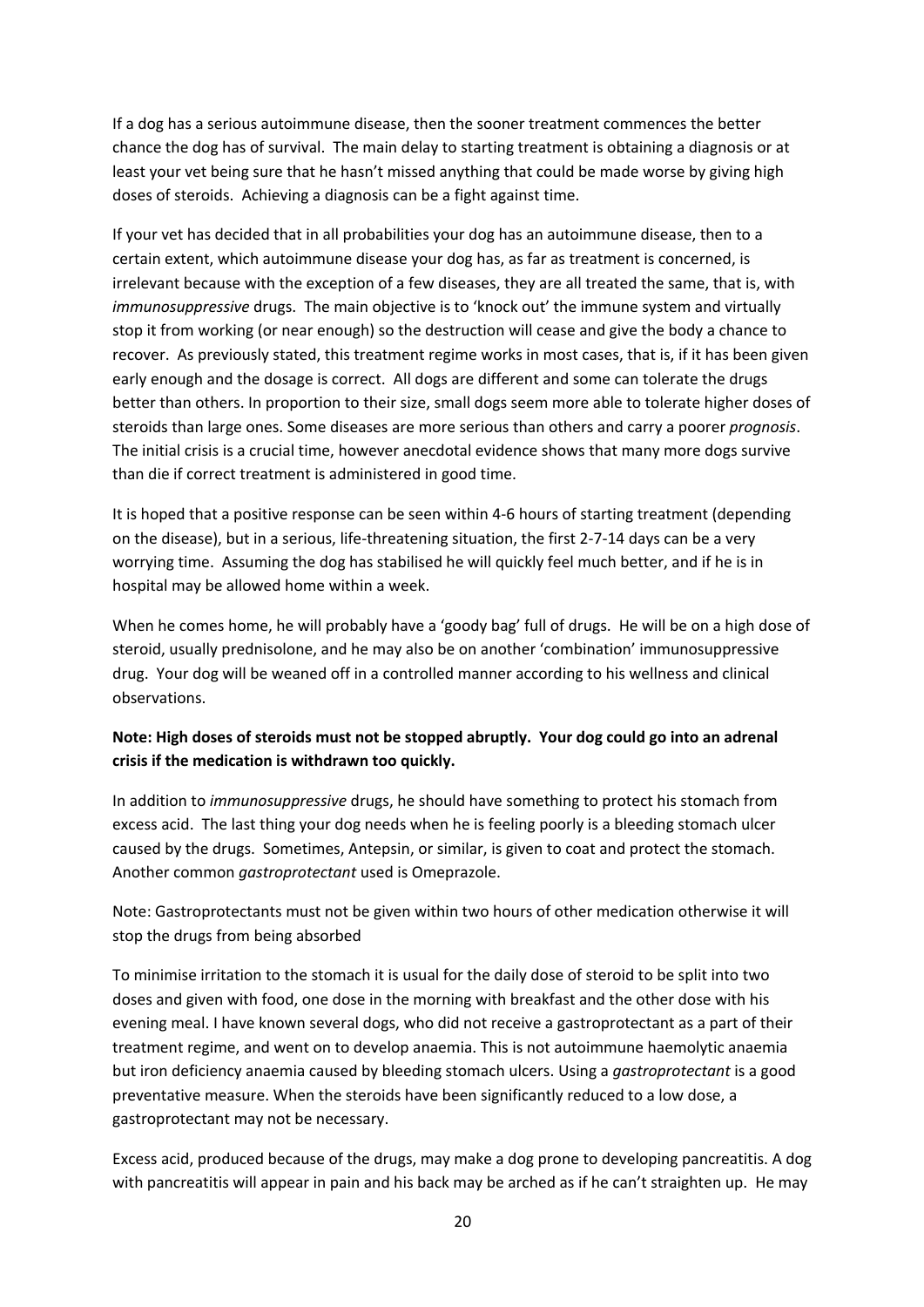be lethargic, seem bloated and have a tender abdomen. Dogs usually go off food and water, may vomit and look depressed. If you suspect that your dog has pancreatitis, don't try to feed him because it will make the condition worse. Take him to the vet as soon as possible as he may require treatment or need to go on an intravenous drip to stop him dehydrating. Again, the risk of pancreatitis should be minimal once the dog is on a lower dose of steroids. A low-fat diet is best when your dog is on high dose steroids or prone to pancreatitis.

As your dog's immune system is being significantly suppressed, he will be more likely to pick up infections, and will not have the ability to fight against them. As a precaution, a broad spectrum antibiotic is often prescribed. Also, it is sensible not to exercise him in areas where he is more likely to encounter infections, for example, a park or a popular dog walking area.

Whilst your dog is on high dose steroids he will want to eat and drink excessively. However, this also means that he will want to urinate more and this can sometimes cause temporary incontinence. You may have to get up to let him out during the night and if you leave the garden door open during the day, it may save some mopping up! He cannot help it and won't like it either, so don't be too hard on him, it's only temporary. You will notice as he is weaned off the drugs the unwanted side effects will subside and he should return to normal habits and behaviour. Urinary tract infections and/or bacterial skin *pustules* are not uncommon when a dog's immune system is suppressed, and this is often the reason for a dog to be off colour during this time. **Note: Always consider a urine infection if your dog seems under par. A course of antibiotics will usually sort this out quickly.**

Depending on what autoimmune disease your dog has, he will probably need to have regular blood tests. Biochemical blood tests will also keep an eye on other body functions, such as those of the liver and kidneys, which is important at this stage.

Assuming good progress is being made, the clinical signs of his illness are diminishing and positive signs of improvement are apparent, your vet will want to start weaning him down from the high doses of steroid. This process can take 3-6 months or more, and usually begins any time after 10 - 28 days from the start of treatment, depending on the results of his blood tests and his clinical signs.

Relapses are not uncommon, especially in diseases that are difficult to control, for example SLE. A relapse may mean that initially, your dog needed to be on a higher dose of *immunosuppressive* drugs for a longer period of time, or your dog may have been weaned off a little too quickly and then the dose withdrawn too soon.

If a relapse occurs, he will probably show similar clinical signs to his initial crisis. He will have to go back on an *immunosuppressive dose* of prednisolone, but it may not have to be quite as high as before. A combination drug may need to be added at this stage. The weaning process will then have to start all over again. Returning to an *immunosuppressive* dose will mean that he has to go back on a *gastroprotectant*.

# **Side Effects of the Drugs – Iatrogenic Cushing's Syndrome**

Iatrogenic Cushing's syndrome is a side effect of high dose steroids and is caused by too much corticosteroid in the body. To a lesser extent, the immediate side effects observed when the dog initially goes on steroids eg., drinking, eating and urinating excessively is a mild example of Cushing's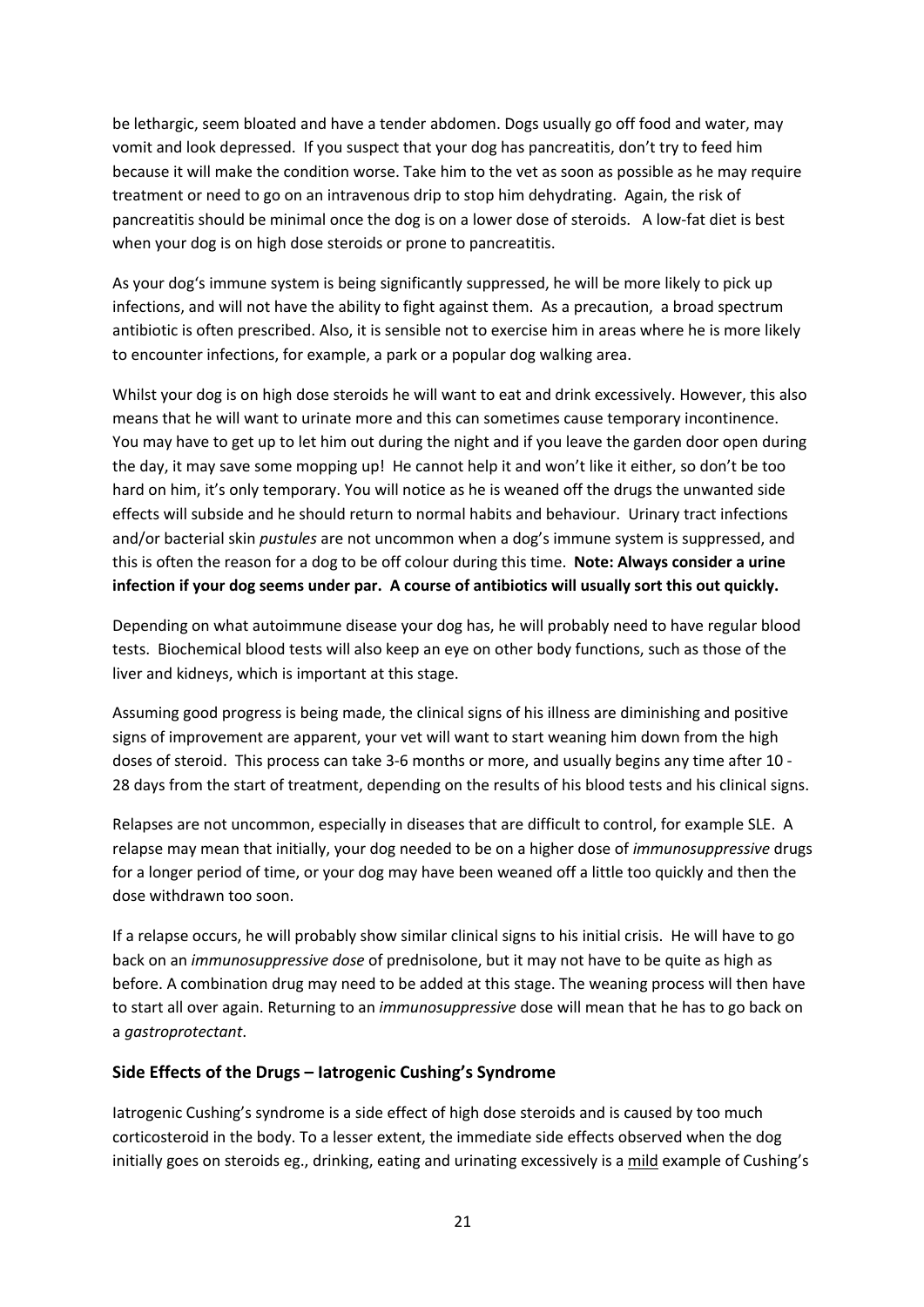syndrome. Personally, I like to see dogs responding to high doses of prednisolone in this way, as it means that they are responding to the drugs as they should.

Usually, Cushing's syndrome only becomes a real problem when exceptionally high doses, or prolonged high doses of steroids are administered, maybe due to a relapse, or in some cases where the vet is inexperienced in reducing steroid doses and keeps the dog on a high dose for longer than necessary; or when the dog is not responding to treatment and higher doses are necessary to control the disease. This is where the addition of a 'combination' therapy immunosuppressive drug is very useful.

All drugs carry side effects, but they do not carry the same side effects as prednisolone, therefore by using a secondary drug, in combination with prednisolone, the symptoms of iatrogenic Cushing's syndrome can be minimised. Some 'combination' immunosuppressant drugs as Azathioprine or cyclosporine, take at least 10 days to take effect, so starting the 'combination' therapy at the beginning of treatment may enable the prednisolone to be lowered within the 10-28 day band and still maintain a good level of immunosuppression. The advantage of using a secondary drug like Mycophenolate Mofetil alongside prednisolone, is that it starts to take effect within 4 days and this can make all the difference. If your dog is not responding to treatment then your vet may consider changing his treatment to other *immunosuppressive* drugs.

# **How Can I Tell if My Dog Develops Iatrogenic Cushing's Syndrome?**

Iatrogenic means 'drug induced'. Clinical signs of Iatrogenic Cushing's syndrome are the same as primary Cushing's syndrome but can present with acute clinical signs. It reflects the level of corticosteroid in the body.

The most notable side effects are, heavy panting, some hair loss, and an increase in drinking and urinating, excessive pigmentation. This is something everyone seems to be aware of and accepts as normal when a dog is on high dose steroids. Very often the dog will be weaned down to a low dose before any major problems arise.

Acute Cushing's syndrome due to overdosing of corticoid steroids can be very serious. Blood results will reflect this, especially the liver enzymes which may be extremely high. Red blood cells and blood platelets may also be high and blood clotting may be a risk.

So when should you alert your vet to suspected, unacceptable level of corticosteroid? The owner should take note when other clinical signs occur, such as: Depression, anorexia, muscle wasting and extreme weakness, continuous panting, lethargy - unwillingness to exercise, skin lesions and thinning of the skin, excessive hair loss, pot-bellied appearance and sagging back, behavioural changes (aggression).

If your dog is showing these signs, it will probably mean that the dose of steroids needs to be lowered. It is important that it is not confused with a relapse of the dog's condition or an infection. The dilemma is that steroids must not be withdrawn too quickly otherwise the dog may go into an *adrenal insufficiency crisis*. If the clinical signs of iatrogenic Cushing's syndrome is intolerable, it is hoped that the high dose of steroids that he has been on will have already done their job and that his autoimmune disease will be stable. As long as the steroids are lowered in a controlled manner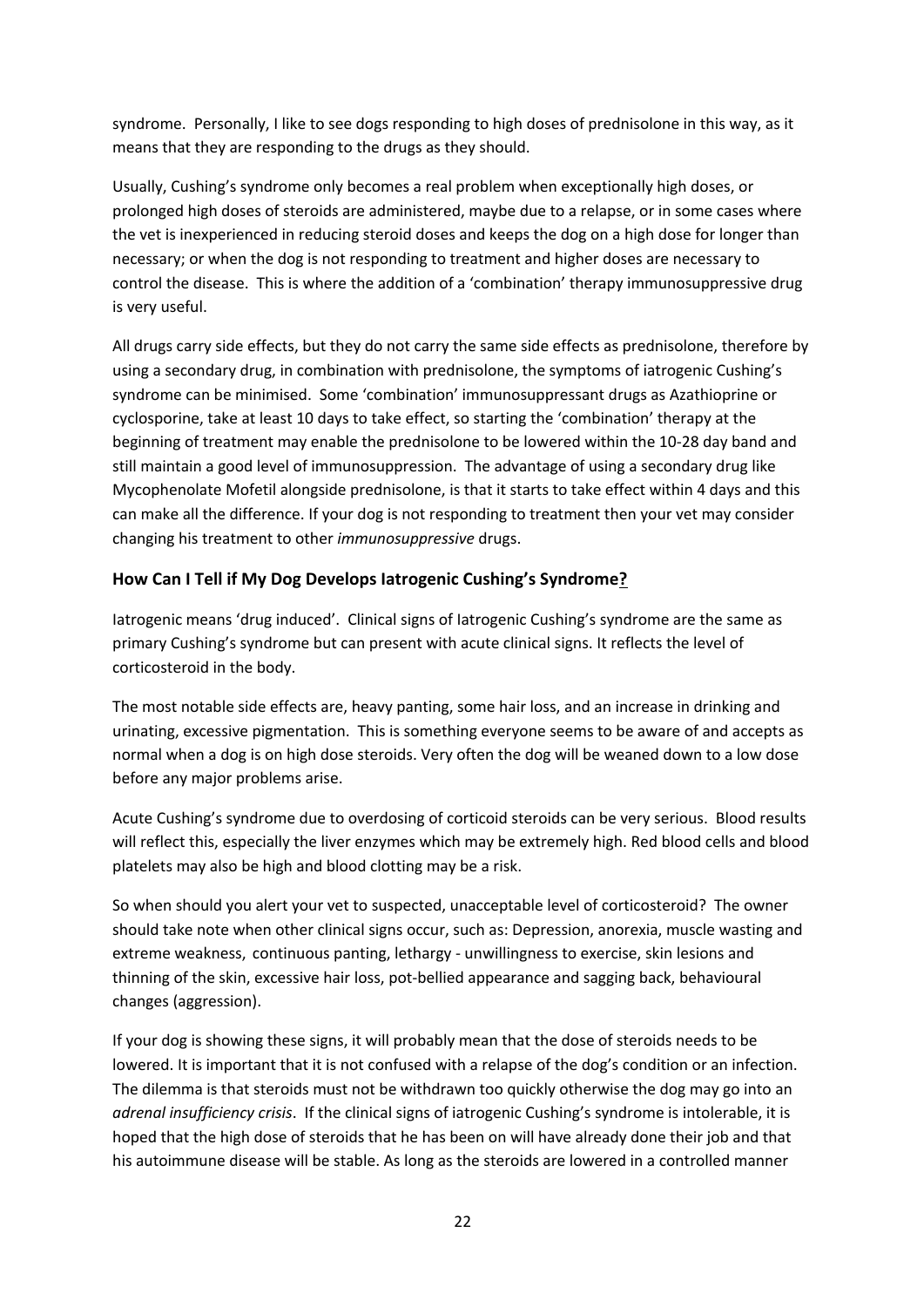and in time, all the symptoms of Cushing's will subside and your dog will return to normal, but extreme signs must not be ignored.

# **The Importance of Correct Treatment and Dosage**

Iatrogenic Cushing's syndrome may also occur if the vet has initially prescribed a dose too high for the size of dog being treated. For example: I received an email from the owner of an Irish Setter, with AIHA. The dog was prescribed 200mg of prednisolone each day. I called the owner, only to hear that the dog had to be put to sleep that day. I was not surprised. The poor dog was on nearly twice the highest, recommended dose of prednisolone. She was 9 years old and had never had a day's illness in her life. What a terrible shock for the owners and what a lot of unnecessary suffering. I know what it feels like because I too, have lost a dog due to prescribed overdosing of prednisolone. The feelings of responsibility are enormous.

In contrast, some dogs are not treated with enough prednisolone. Here's another story:

A greyhound diagnosed with immune mediated thrombocytopenia (IMTP). Her vet gave her an initial shot of dexamethasone (a steroid which is 6 times stronger in terms of glucocorticoid activity than prednisolone). Some vets choose to give a shot of 'Dex' as an initial therapy in autoimmune disease, especially if the patient is acutely ill. Its effects can sometimes be seen within 6 hours and lasts for 36-72 hours.

The vet did really well and a marked improvement in her clinical signs was seen. It is usual, 24 to 48 hours after the shot of Dexamethasone for the treatment to change to an *immunosuppressive* dose of prednisolone tablets and for the owner to continue treatment in the usual way. However, the vet only prescribed 5mg of prednisolone a day. The owner said they were very concerned that after a few days of improvement, she seemed to be very poorly again. The vet couldn't understand why she was not continuing to improve. He gave her another shot of Dexamethasone and the same improvement was seen. I suggested to the owner that she either spoke to her vet about putting her dog on an *immunosuppressive* dose of prednisolone or change her vet. They saw another vet in the practice, who was more experienced in treating autoimmune disease, and the dog was put on the correct, *immunosuppressive* dose of prednisolone and the treatment was successful.

These case histories demonstrate how important it is to treat promptly and correctly.

# **Reducing the Tablets**

When significant improvement in the dog's condition is seen, usually between 10-28 days, the initial steroid dose is usually reduced by 25%. The dose is generally given for another 10 - 28 days and depending on the dog's progress and clinical signs the dose is significantly reduced once more for a further 10-28 days; and again, in another 10-28 days. Anecdotal evidence has shown that if at this stage the dose is lowered more slowly, or reduced to an every other day dose over a period of months rather than weeks, relapse are less likely to occur. It is always tempting to get your dog off steroids as soon as possible, but when treating autoimmune disease, as long as the dog is on a low, every other day dose then taking the last stage slowly seems to work best, depending, of course, on the severity of the disease and allowing for the difference in individual response - no two dogs reactions are exactly the same. With some autoimmune diseases such as SLE, the dog is likely to be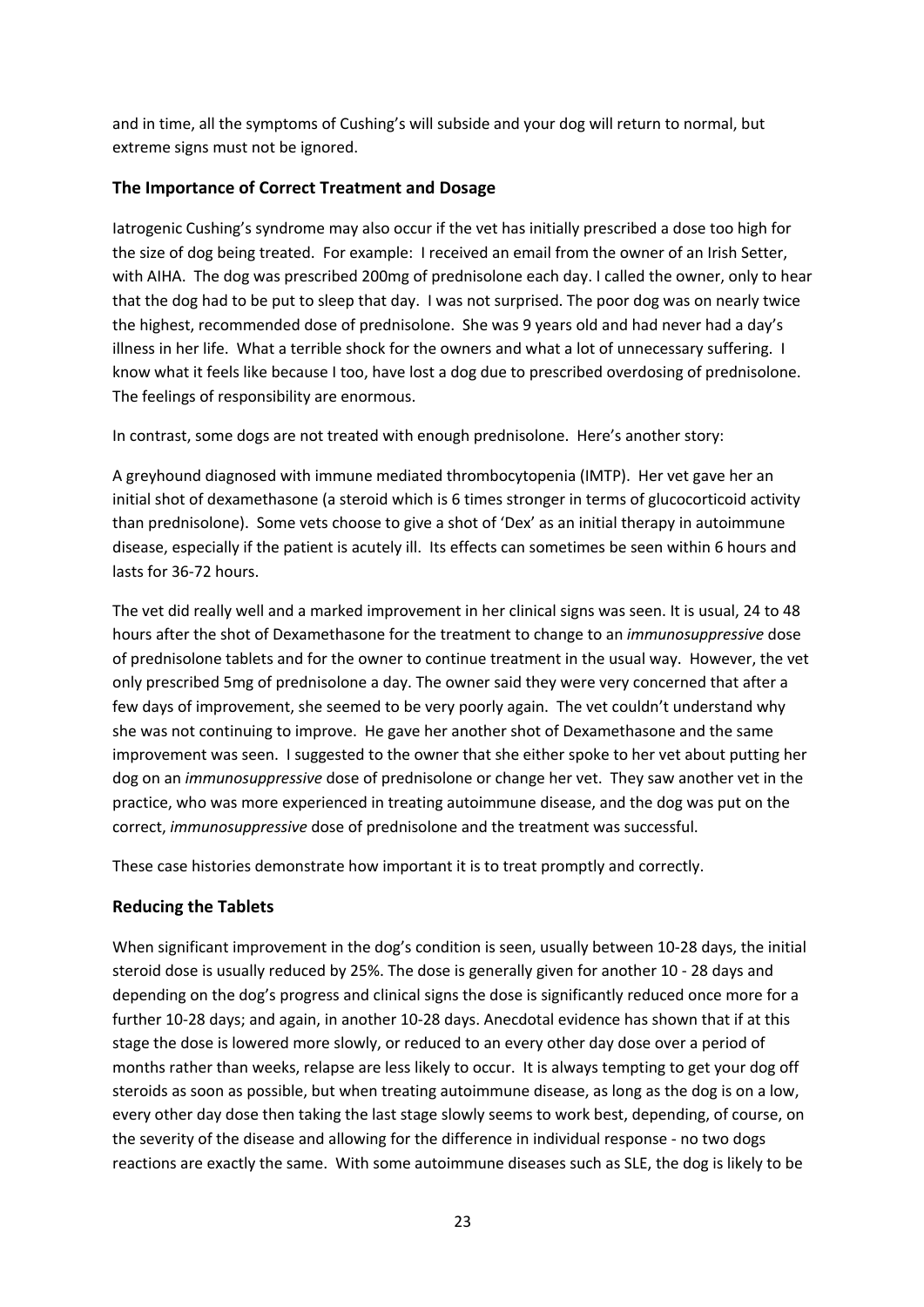on steroids for the rest of his life. Usually, an every other day dose can be achieved, but you risk a relapse if you take the dose too low. Below is the best example of a reducing immunosuppressive protocol I have come across. It is an excellent guide and can be adjusted to the individual.

# **Example: Reduction Protocol for prednisolone:**

# *Clinical Immunology of the Dog & Cat , 2nd Edition, by Michael J Day*

# **Professor Michael DayBSc, BVMS(Hons), PhD, DSc, DiplECVP, FASM, FRCPath, FRCVS**

# **Professor of Veterinary Pathology, University of Bristol, UK and WSAVA - Chairman of Scientific Advisory Committee.**

This example is based on a dog receiving an induction dose of 1.0mg/kg/q 12hrs *(q = every)*

| Dose                           | Duration (based on clinical effect) |
|--------------------------------|-------------------------------------|
| $1.0$ mg/kg/q 12h              | $10-28$ days                        |
| $0.75$ mg/kg/q 12h             | $10-28$ days                        |
| $0.5mg/kg/q$ 12h               | $10-28$ days                        |
| $0.25$ mg/kg/q 12h             | $10-28$ days                        |
| $0.25$ mg/kg/q 24h             | $10-28$ days                        |
| 0.25-0.5mg/kg EOD              | at least 21 days                    |
| 0.25-0.5 mg/kg every third day | at least 21 days                    |

Every reduction is made after consideration to improvement of clinical signs, blood results and side effects of the drugs.

# **Prednisolone: "Doses above 2.2mg/kg/day do not give more immunosuppression but do cause more side effects. Many internists believe that prednisolone doses should not exceed 80mg per day, regardless of the dog's weight." Plumb's Veterinary Drug Handbook Eight Edition.**

The dose of azathioprine 2mg/kg/24 or 48 hrs, can be reduced initially by giving a lower dose tablet per day, or gradually reducing from daily dosing to every 2nd day, every 3rd day, every 4th day etc..... **Remember, azathioprine tablets should not be broken or handled without gloves.**

# **How Do I Know if My Dog Will Relapse?**

Until you have attempted to wean your dog off of the tablets for the first time you will not know if he is likely to relapse or not. Sometimes during the weaning off process, before you even get down to an every other day dose, he may relapse. If this happens then the drug dosage has to be raised, probably up to the last dose before the relapse (maybe a little higher, depending on the severity of the relapse) and then start the weaning process again. If this happens again, then you and your vet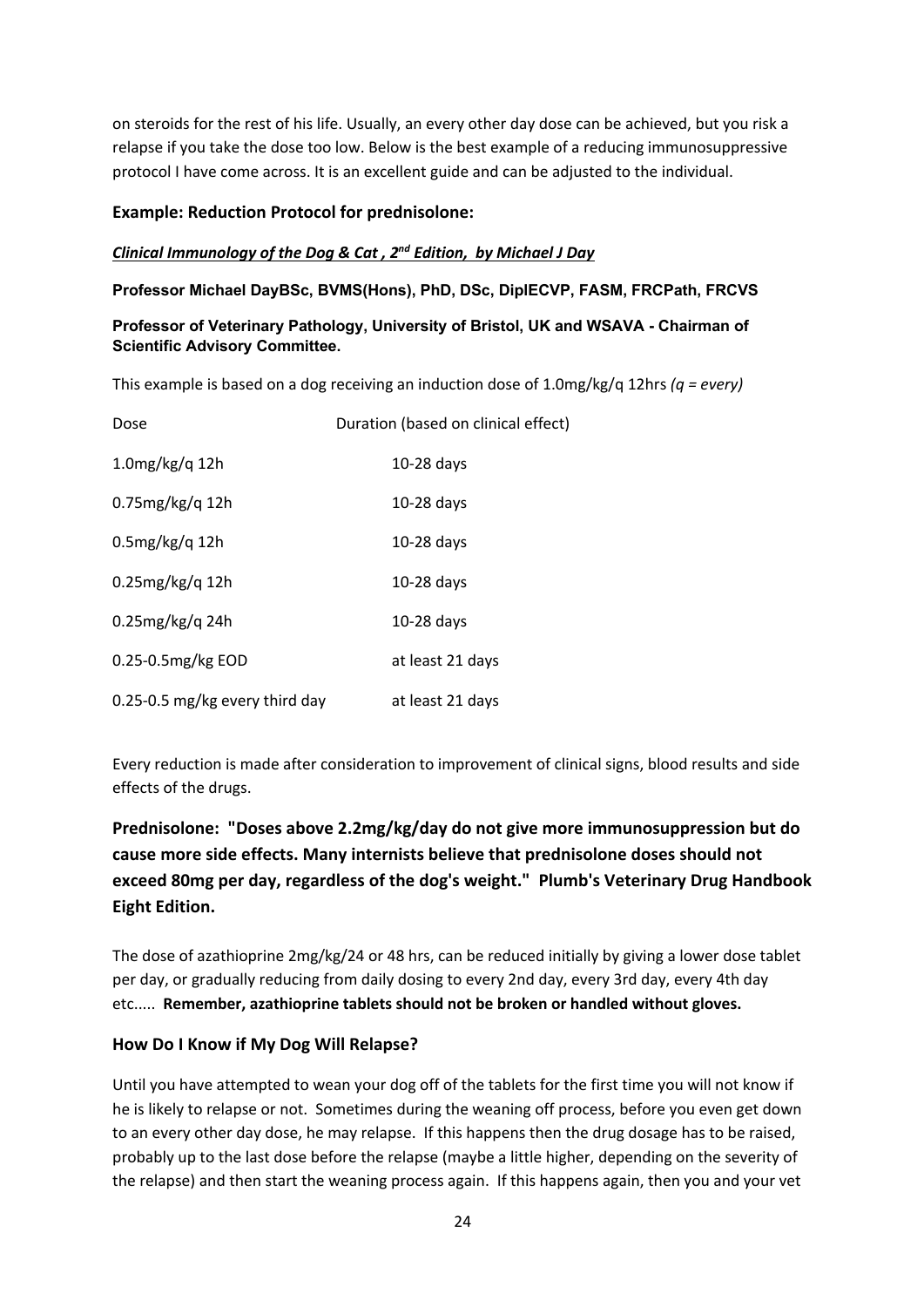may have to settle for keeping him on a low maintenance dose to achieve a good quality of life. A low, every other day maintenance dose of prednisolone is preferred to enable the dog's liver to rest in between doses. There are many autoimmune diseases that carry a good, drug free *prognosis*. The more common, serious autoimmune diseases that may not need long term steroid therapy are: primary immune-mediated polyarthritis, autoimmune haemolytic anaemia and thrombocytopenia. However, as previously stated, all dogs are different and it very much depends on the individual dog, the severity of the disease, the experience of the vet and the vigilance and compliance of its owner.

If a relapse occurs whilst the dog is still being treated then true remission has not been achieved. If the dog has achieved remission and has enjoyed a period without drugs or is on EOD maintenance drugs, when a relapse occurs or he develops another autoimmune disease, he has encountered a 'trigger factor' which has induced this change.

# **After All This, Is It Worth It?**

**YES,** absolutely worth it! Just ask all the people who have nursed a dog with autoimmune disease and still have the pleasure of seeing them enjoying a normal life, running and playing just like all the other dogs - even if they are on steroids! These dogs are usually young and very healthy and once the immune system is controlled, they are to all intents and purposes, normal dogs again. They may have a few ups and downs along the way, but on the whole they live life to the full and in some ways they are very extra special dogs because the relationship and dependency that builds up between the two of you is quite unique and fulfilling.

They did not ask to be born, or to have a genetic abnormality, or a hereditary disease which may have caused them to be seriously ill. They have a right to be treated appropriately and given the chance to live into old age, the same as any other illness. Learning about autoimmune disease before you need to will give you the awareness necessary to monitor your dog throughout its life and give him the best possible chance of survival and a good quality of life.

Finally, it may falsely appear that an alarming number of vets are not familiar with the symptoms of autoimmune diseases or how to treat them. Owners, who take their dog to, the vet and get a correct diagnosis, appropriate treatment, and their dog recovers, would probably have no need to contact CIMDA.

You and your vet are your dog's best friends and if your dog is showing signs of illness, the vet is the first place to go. If the symptoms are not improving, don't leave it too long before you ask for a referral, or if you feel your vet isn't dealing with your dog satisfactorily, go to another vet. Your vet could be the nicest person on earth, but if your dog does have an autoimmune disease and a diagnosis can't be reached, or your vet doesn't know how to treat your dog, then his/her condition will deteriorate unnecessarily.

Ultimately, your dog is your responsibility and he needs you to act on his behalf. Dog owners need vets, especially those whom we can work with, but do not expect them to be infallible. Your increased knowledge and awareness may help you to recognise the early signs of a possible autoimmune disease which will assist the vet and save valuable time and unnecessary suffering.

# **References:**

*Canine Medicine & Therapeutics by Neil Gorman*